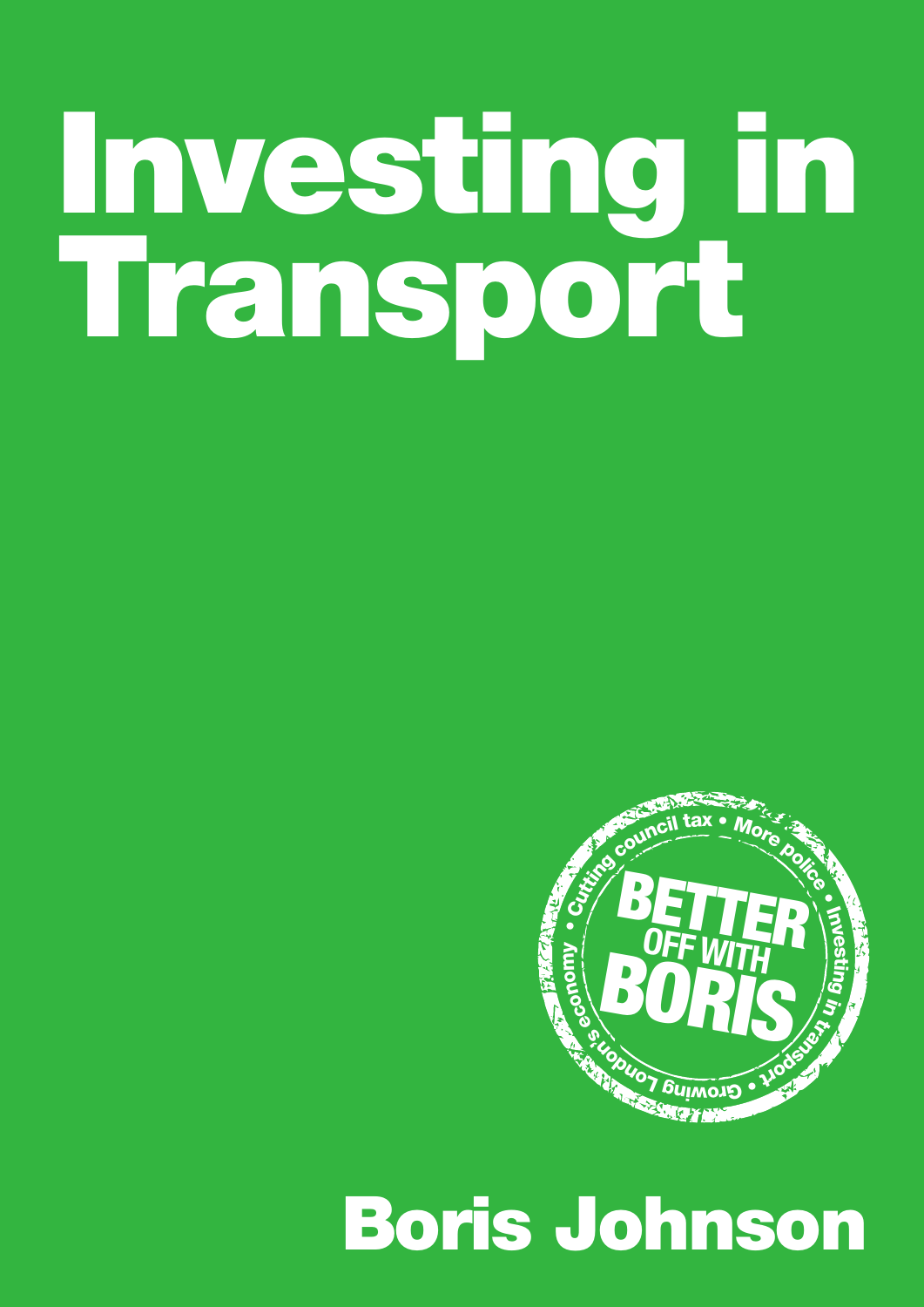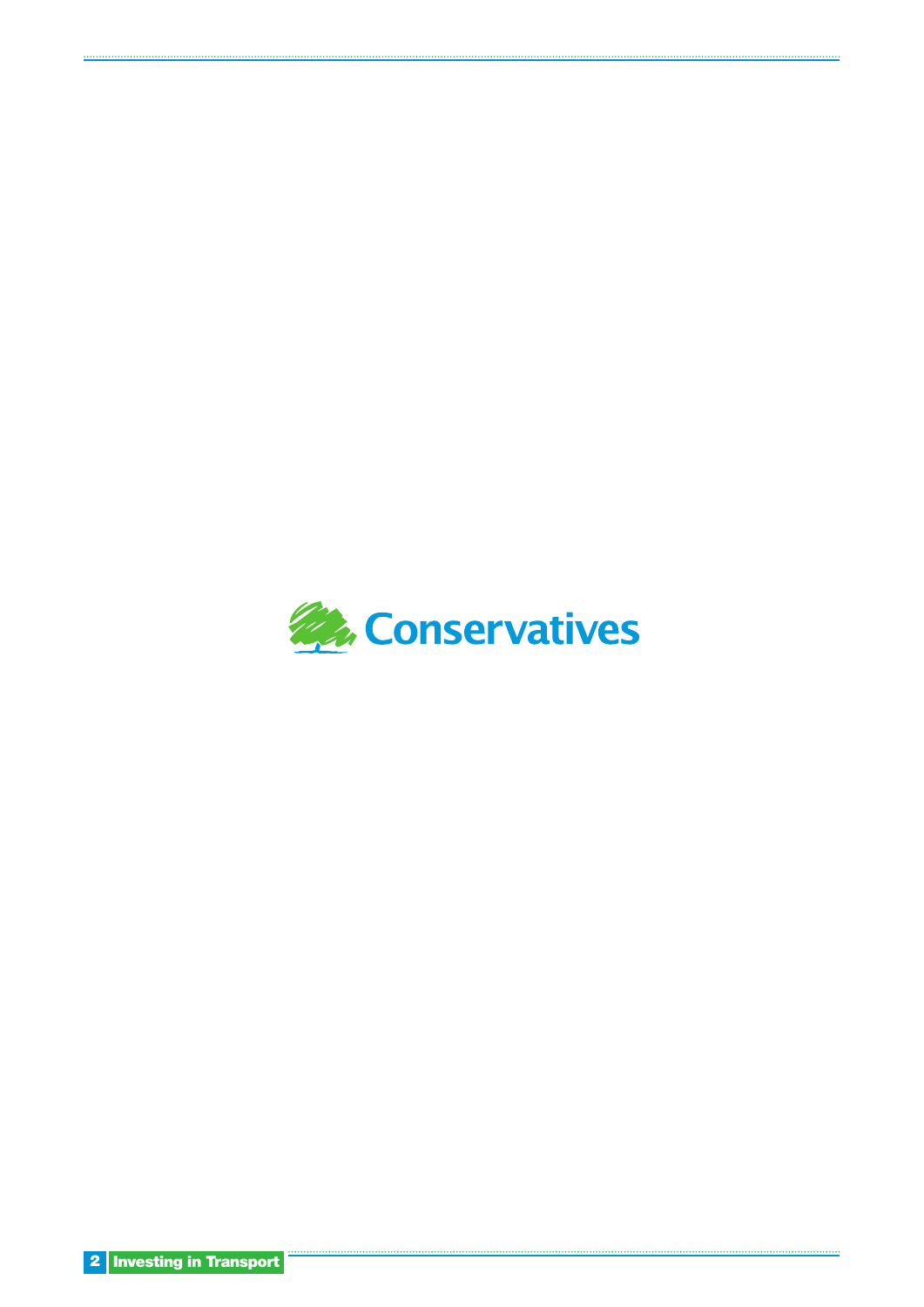# **My 9 point plan for a**<br>Greater London

- **1.** Cutting waste at City Hall freeing up £3.5 billion for services.
- **2.** Putting £445 back in your pocket by freezing the Mayoral share of council tax.
- **3.** Creating 200,000 new jobs over the next four years.
- 4. Making our streets and homes safer with 1,000 more police on the beat.
- 5. Restoring 300 acres of green space and planting 20,000 street trees.
- **6.** Investing £221 million to transform local high streets, supporting small businesses.
- 7. Ensuring a true Olympic legacy 11,000 new homes and 10,000 new jobs.
	- 8. Reducing Tube delays 30% by 2015. Building Crossrail and orbital rail to link our suburbs. Extending the Bike Hire scheme.
	- Securing a better deal for London from No 10.

Investing in Transport details points 8 and 9 of my 9 point plan for Greater London, explains my transport pledges in addition to those listed in the 9 point plan for Greater London, and shows how they link in with the whole plan.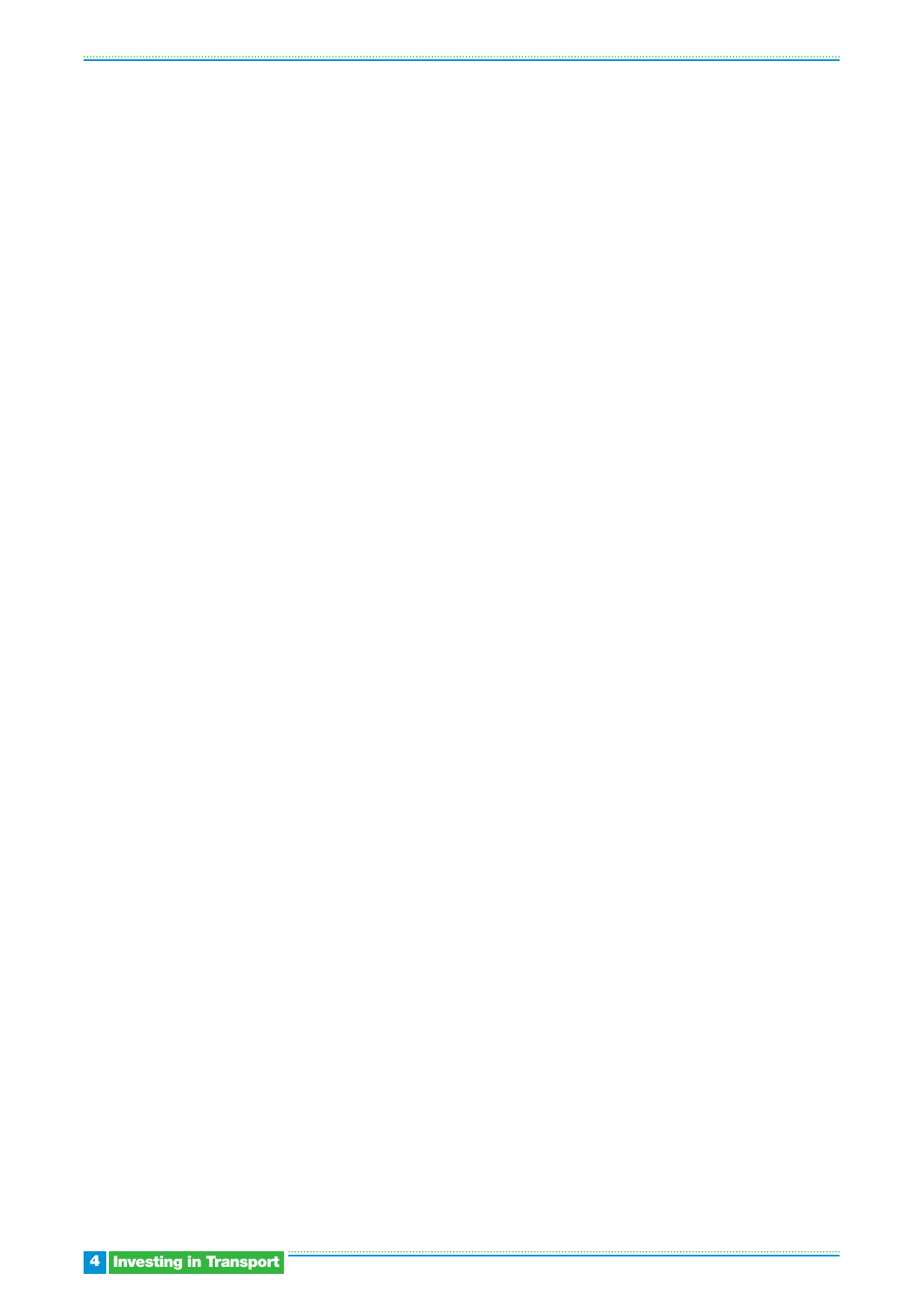# Contents

| <b>Introduction</b>                         | 7  |
|---------------------------------------------|----|
| My priorities for a Greater London          | 9  |
| <b>21st Century Tube</b>                    | 13 |
| Paving the way to driverless trains         | 15 |
| <b>Industrial relations</b>                 | 16 |
| Cutting delays by a further 30 per cent     | 16 |
| Crossrail 2/High Speed Rail 2               | 18 |
| A more accessible network                   | 18 |
| <b>Honesty over fares</b>                   | 19 |
| Cutting waste at TfL                        | 19 |
| Honesty and transparency on fares policy 19 |    |
| Protect and extend the Freedom Pass         | 20 |
| Contactless payments                        | 20 |
| <b>Courtesy Card</b>                        | 21 |
| Improving and expanding suburban            |    |
| rail                                        | 23 |
| Raising standards on suburban rail          | 23 |
| <b>Expansion to outer London</b>            | 25 |
| Protecting the bus network                  | 27 |
| <b>New Bus for London</b>                   | 27 |
| Improving the bus network                   | 27 |
| <b>Oxford Street</b>                        | 28 |
| A more accessible bus network               | 28 |
| Investing in the road network               | 29 |
| <b>Congestion Busting Plan</b>              | 29 |
| Roads Blackspot Fund                        | 30 |
| <b>London Roads Task Force</b>              | 30 |
| <b>Lane Rental</b>                          | 31 |

| Rapid response to road accidents  | 31 |
|-----------------------------------|----|
| <b>Traffic lights</b>             | 31 |
| Congestion charge                 | 32 |
| Pedestrians and the public realm  | 32 |
| Parking                           | 32 |
| <b>Tackle rickshaws</b>           | 32 |
| Taxis and a 'Cabbie Cabinet'      | 33 |
| <b>Dartford Crossing</b>          | 33 |
| Silvertown crossing               | 33 |
| <b>Promoting cycling</b>          | 35 |
| <b>Expanding Cycle Hire</b>       | 35 |
| <b>Cycle Safety</b>               | 35 |
| <b>Cycle Superhighway</b>         | 36 |
| <b>World Cycle Festival</b>       | 36 |
| <b>Improving river travel</b>     | 37 |
| Making the most of the Thames     | 37 |
| <b>Ferry Service</b>              | 37 |
| Pedestrian crossings              | 37 |
| <b>Dartford Crossing</b>          | 38 |
| <b>Boosting aviation capacity</b> | 39 |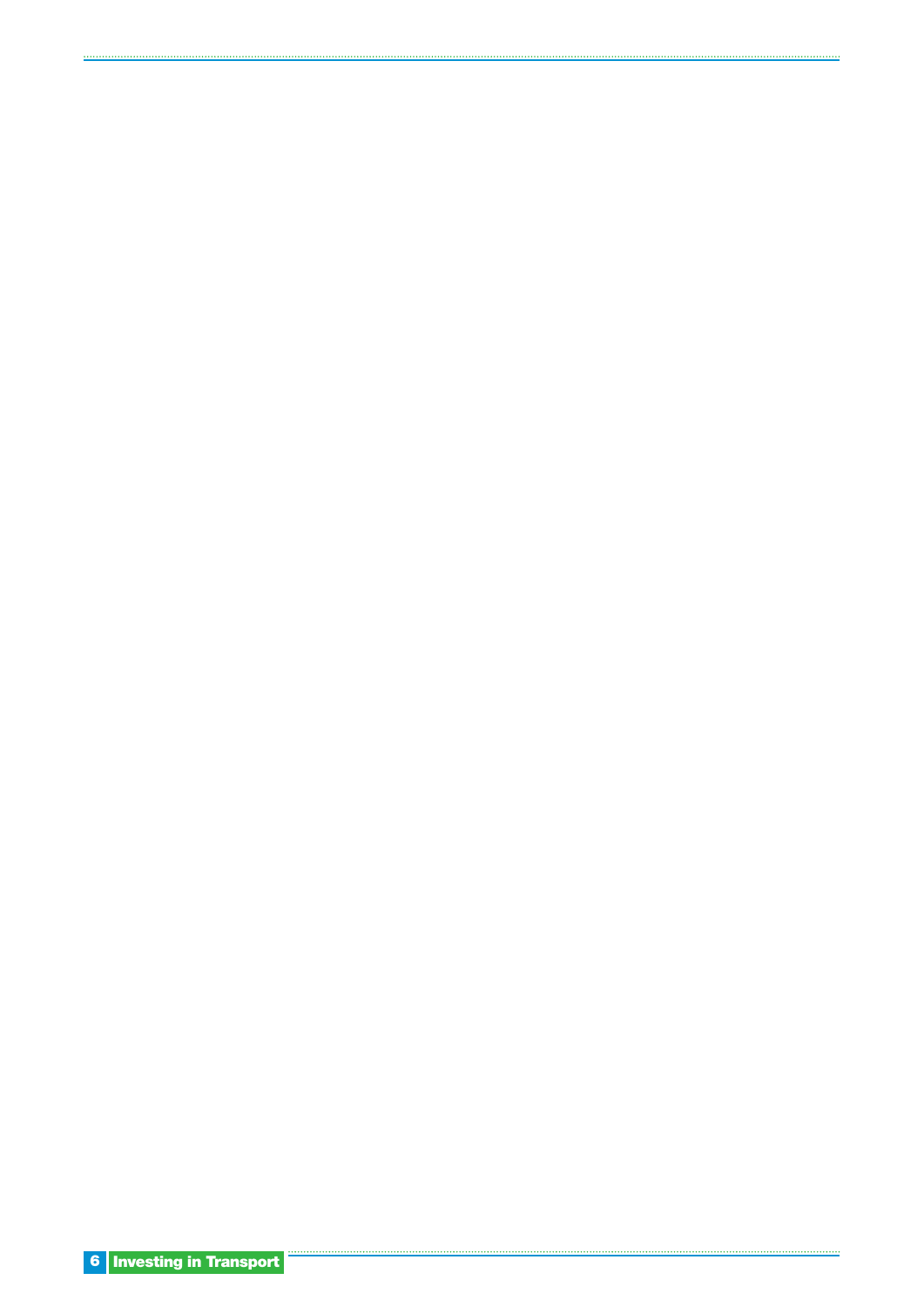## <span id="page-6-0"></span>Introduction

#### Dear Londoner

This election comes at a critical time. Londoners are going through tough times and the choices we make now will determine whether our city remains world-class or declines.

A world-class city should have a world-class transport system that is safe, efficient, economical and reliable. A transport system that uses modern technology to meet the changing needs of Londoners.

There are now approaching 3.5 billion passenger journeys annually on our buses and Tube trains<sup>1</sup>  $$ equivalent to half the global population – which means we simply must keep investing in our network to keep up with demand.

In 2008, I inherited a creaking public transport system that had for years been starved of investment. Labour's scheme to pay private companies to upgrade the tube – the Public Private Partnership (PPP) – had become mired in delay and failure to deliver. One of the private companies collapsed into administration, with millions of pounds of taxpayers' money wasted<sup>2</sup>, while the other comprehensively failed to deliver the Jubilee line upgrade when they said they would.

Londoners were also subjected to successive fare hikes by my predecessor, despite two election promises that they would not increase<sup>3</sup>. And he left the finances in chaos, with tens of millions of taxpayers' pounds wasted designing unpopular projects that he had no money to deliver<sup>4</sup>.

That was the mess I had to turn around when I came into office. I ended the waste and secured a far better deal out of No. 10 than my predecessor ever could, including securing £22 billion to deliver Crossrail and the Tube upgrades<sup>5</sup>, creating 32,000 jobs<sup>6</sup>.

I scrapped Labour's unworkable PPP, bringing the failing Jubilee and Northern line upgrades under my own control. I have restored TfL's finances through a stable and predictable fares policy, combined with a programme of efficiencies that has seen costs cut in every part of TfL.

As a result, the Jubilee and Victoria line upgrades are now complete, the Northern line upgrade is proceeding to plan and the upgrade of the District, Metropolitan, Circle and Hammersmith and City lines has started<sup>7</sup>. Recently the Crossrail tunnel boring machines have embarked on their subterranean course<sup>8</sup>. And these vital improvements are being delivered on budget.

The benefits of this hard work and investment are already being seen. Delays have been cut by 40 per cent<sup>9</sup> since I was elected and stations are being transformed: King's Cross and Green Park are complete. Victoria, Tottenham Court Road and Bond Street are in hand and I am working on plans for major improvements to Bank station<sup>10</sup>.

New trains have recently been introduced on the Victoria line and the first of 190 new air-conditioned trains<sup>11</sup> have started to arrive on the Metropolitan line<sup>12</sup>. When these have been rolled out to the Circle, District and Hammersmith and City lines, there will be air conditioning on 40 per cent of the Tube<sup>13</sup>.

- 1 TfL, [Business Plan 2011/12-2014/15](http://www.tfl.gov.uk/assets/downloads/corporate/tfls-business-plan-2011-12-to-2014-15.pdf), p. 11
- 2 House of Commons, Transport Select Committee, Update on the London Underground and the public-private (PPP) partnership arrangements, [26 March 2010](http://www.publications.parliament.uk/pa/cm200910/cmselect/cmtran/100/10003.htm)
- 3 Ken Livingstone, Ken 4 London, 2000, p. 8; Ken Livingstone, You can't say that, October 2011<br>4 GLA Boris Johnson's Speech to London Assembly 25 January 2012
- GLA, [Boris Johnson's Speech to London Assembly](http://www.london.gov.uk/who-runs-london/mayor/boris-johnson/boris-johnsons-speech-london-assembly-wed-25-january), 25 January 2012
- 5 HM Treasury [Spending Review 2010](http://cdn.hm-treasury.gov.uk/sr2010_completereport.pdf), 20 October 2010
- 6 GLA Website, [Mayor's Questions](http://www.london.gov.uk/moderngov/mgConvert2PDF.aspx?ID=8314), 9 February 2012<br>7 Tfl Website, Tube Ungrade Plan
- 7 TfL Website, [Tube Upgrade Plan](http://www.tfl.gov.uk/corporate/projectsandschemes/18089.aspx)<br>8 Crossrail Press Belease Giant to
- 8 Crossrail, Press Release, [Giant tunnel boring machines ready to start Crossrail dig](http://www.crossrail.co.uk/news/press-releases/giant-tunnel-boring-machines-ready-to-start-crossrail-dig), 13 March 2012<br>9 GLA Boris Johnson's Speech to London Assembly 25 January 2012
- GLA, [Boris Johnson's Speech to London Assembly](http://www.london.gov.uk/who-runs-london/mayor/boris-johnson/boris-johnsons-speech-london-assembly-wed-25-january), 25 January 2012
- 10 TfL Website, [Tube Upgrade Plan](http://www.tfl.gov.uk/corporate/projectsandschemes/18089.aspx)
- 11 [TfL Press Release, New trains mark progress on the Victoria line, 02 August 2011](http://www.tfl.gov.uk/corporate/media/newscentre/metro/20716.aspx)
- 12 TfL Website, [Tube Upgrade Plan](http://www.tfl.gov.uk/corporate/projectsandschemes/18089.aspx)
- 13 TfL, Press Release, [First ever air-conditioned Tube train is now in passenger service,](http://www.tfl.gov.uk/corporate/media/newscentre/archive/16422.aspx) 2 August 2010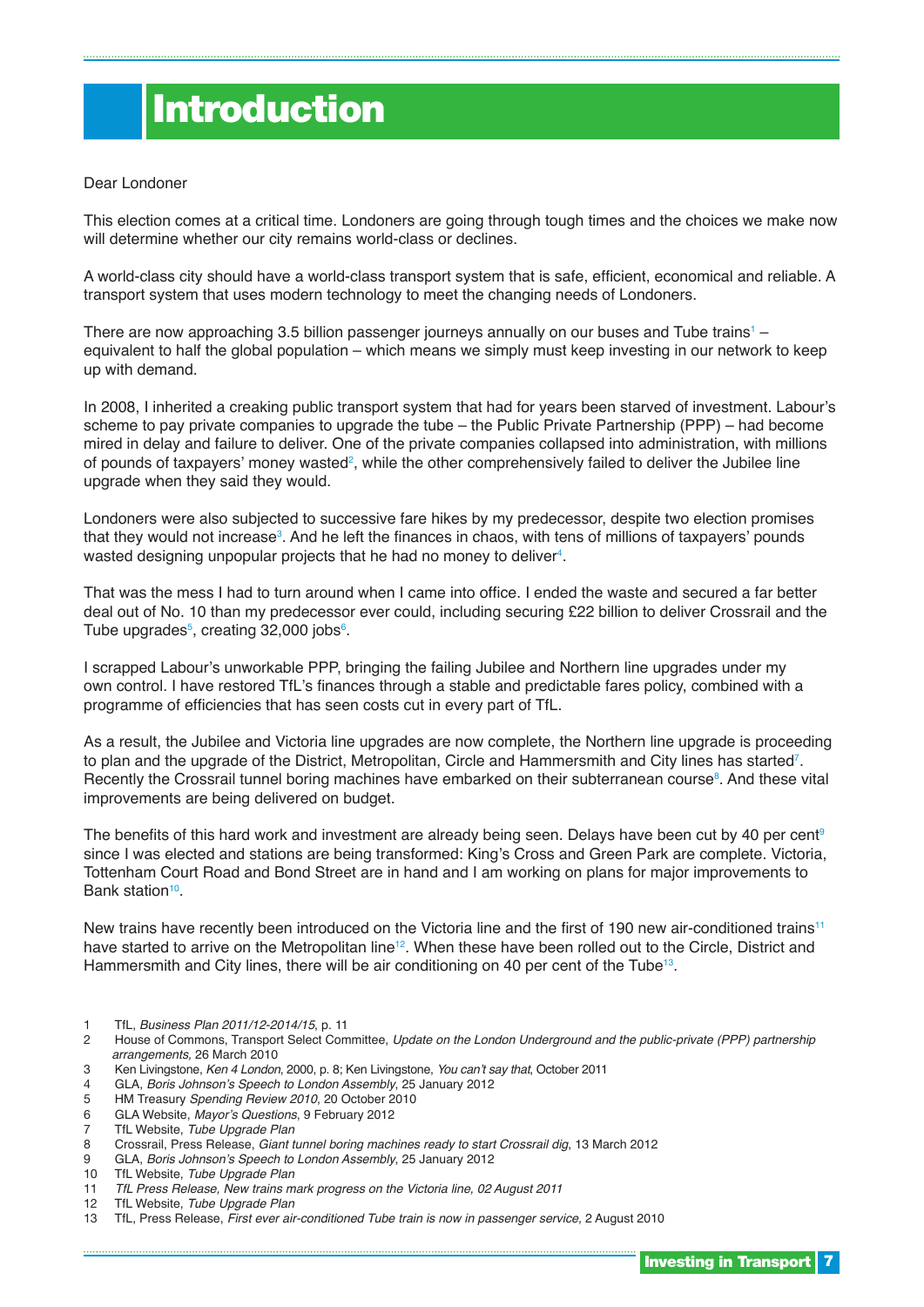The network is now much safer. Crime is down by 20 per cent on the Tube and 30 per cent on the bus network<sup>14</sup> thanks to my policy of banning alcohol and introducing 697 more police<sup>15</sup>.

And, as I pledged I would, I scrapped the bendy buses and am delivering a New Bus for London, with worldclass fuel-efficiency, elegant looks and an open platform at the rear<sup>16</sup>.

But there is more to do. I feel like a man who has built half a bridge. I can see the other side and what needs to be done. I will cut delays on the Tube by a further 30 per cent by harnessing new technology and introducing new working practices to ensure problems are fixed urgently.

I have maintained free or discounted fares for the most vulnerable, including the Freedom Pass for older people, which I extended to 24 hours, and for disabled people<sup>17</sup>. If elected I will go further and reverse the last Labour Government's decision to stop Londoners getting their Freedom Pass at 60.

Londoners should no longer be held to ransom by union barons. I will pave the way to the first driverless (although not unmanned) trains within a decade by accelerating a programme to introduce automation on the Tube. I will also ensure that TfL never orders a new train for London Underground with an old fashioned driver cab.

I will seek a fresh mandate from Londoners at this election to argue our case for a minimum turnout rule which will prevent irresponsible union leaders calling strikes with a minority of supporters, disrupting hard-working Londoners and undermining the capital's economy.

I also have plans to improve rail services for Londoners who live in the suburbs. I will support the extension of the Docklands Light Railway to Bromley, and I am calling on the Government to allow the Mayor to start taking over suburban rail services, so we can tackle overcrowding, make stations safer and hold down fares.

And I recognise, unlike my predecessor, that London's transport is not just about rail, tube and buses, but about our roads too. I will launch a Congestion Busting Plan, including funding for immediate improvements to London's worst congestion hotspots. I will use the income from Lane Rental, which will tackle road works, to ease the congestion they cause. And I will enact the first comprehensive review of the road network for a generation, with detailed plans to end London's worst congestion points – seeking improvements for drivers, bus passengers and cyclists. I will also expand our hugely successful Cycle Hire scheme to many new parts of Greater London.

We have made progress despite difficult times. But at the Mayoral Election on 3<sup>rd</sup> May this progress is at risk. The choice at this election is between investment in our transport system - or cuts in investment at the worst possible time.

> > Junes

**Boris Johnson**

- 15 [Mayor of London, Written Answers, 14 March 2012, 931/2012](http://www.london.gov.uk/moderngov/mgConvert2PDF.aspx?ID=9175)
- 16 TfL Press Release, [First passengers jump aboard the new bus for London](http://www.tfl.gov.uk/corporate/media/newscentre/archive/22955.aspx), 27 February 2012
- 17 GLA Website, Mayor's Questions[, 17 December 2008](http://mqt.london.gov.uk/mqt/public/question.do?id=24215)

<sup>14</sup> GLA, Press Release, [Mayor highlights drop in crime across public transport network,](http://www.london.gov.uk/media/press_releases_mayoral/mayor-highlights-drop-crime-across-public-transport-network) 21 February 2011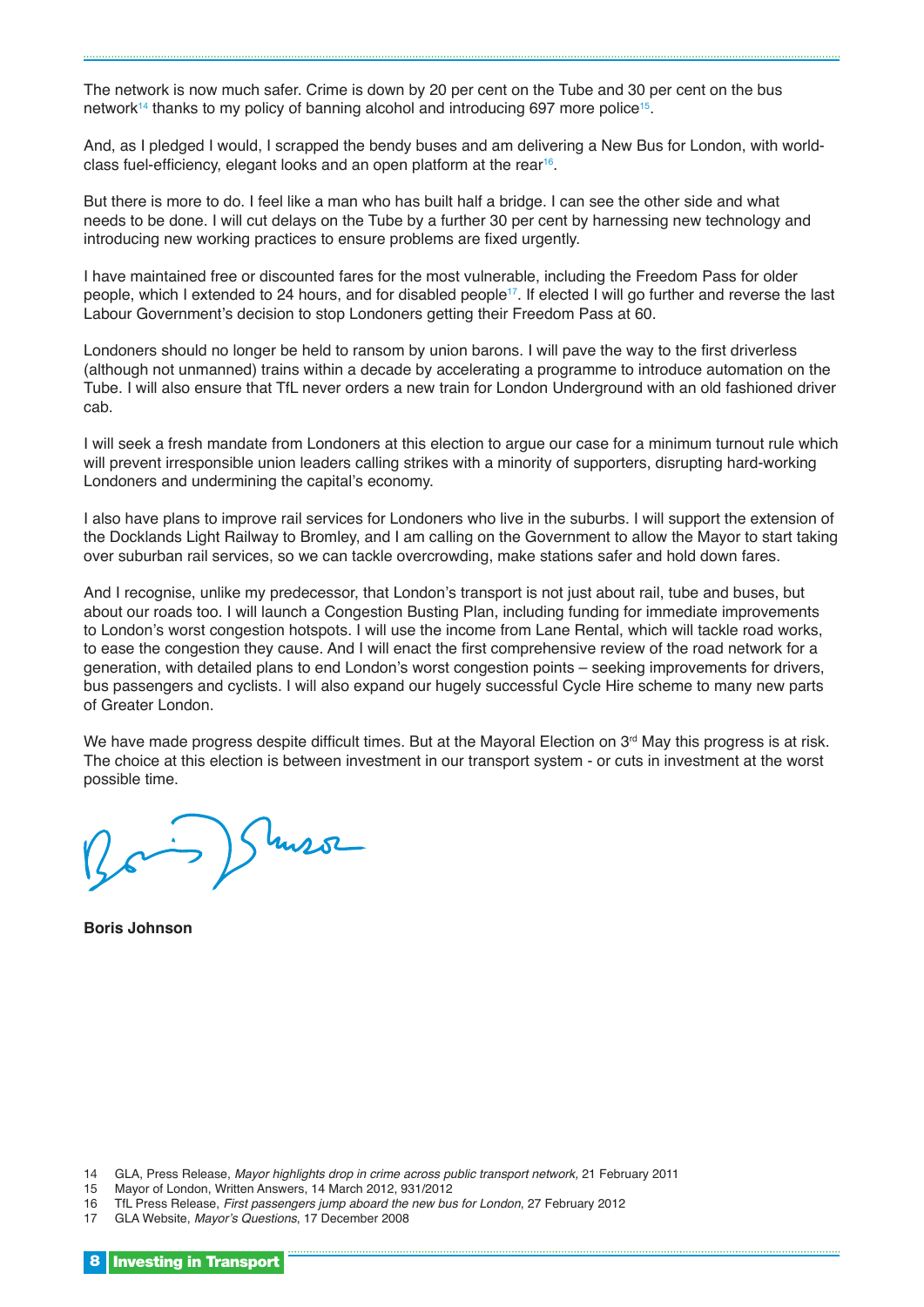# <span id="page-8-0"></span>My priorities for a Greater London

## 21st Century Tube: Investing in London Underground

- **Protect investment in transport infrastructure to complete the upgrade of the Northern line** and maintain momentum in delivering the upgrade of the Circle, Metropolitan, District and Hammersmith and City lines to support London's economy and transform the network. I will not cut £1.14 billion from transport funding and put the upgrades at risk.
- Cut delays on the Tube by a further 30 per cent through my delay-busting plan.
- Ensure Crossrail stays on track, on time and on budget, bringing 1.5 million people within a 45 minute commute of the existing major employment centres of the West End, the City and Canary Wharf.
- Introduce Automatic Train Control on 48 per cent of London Underground rolling stock by the end of 2014, paving the way for the first driverless train within a decade.
- Insist that funding for Crossrail 2 from Chelsea to Hackney is part of the HS2 link.
- Secure from Government changes in Britain's strike laws to introduce 50% minimum turnout on ballots.

#### Honesty over fares

- Ensure transparency and honesty over fares policy.
- **Protect the 24-hour Freedom Pass and ensure that it is available on TfL services to all** Londoners from age 60.
- **Lobby the Train Operating Companies to extend the Freedom Pass for use on suburban rail** before 9.30am.
- Guarantee concessionary fares for the elderly, young, job seekers and injured veterans.
- Introduce contactless 'wave and pay' style payments on the transport network, allowing passengers to pay with their credit cards and mobile phones.
- Introduce a Courtesy Card to require those under 16s who benefit from free travel on the buses to treat other travellers with respect.

#### Improving and expanding suburban rail

- **Lobby the government to devolve rail franchising powers to the Mayor so that TfL can** specify the standards to be achieved by private Train Operating Companies: this will allow me to hold down fares; aim for a minimum frequency of service of four trains an hour on local services; improve the conditions of rundown suburban rail stations and improve safety, with more station staff and CCTV.
- Work to extend the DLR from Lewisham to Bromley.
- Aim to develop a Tramlink extension to Crystal Palace.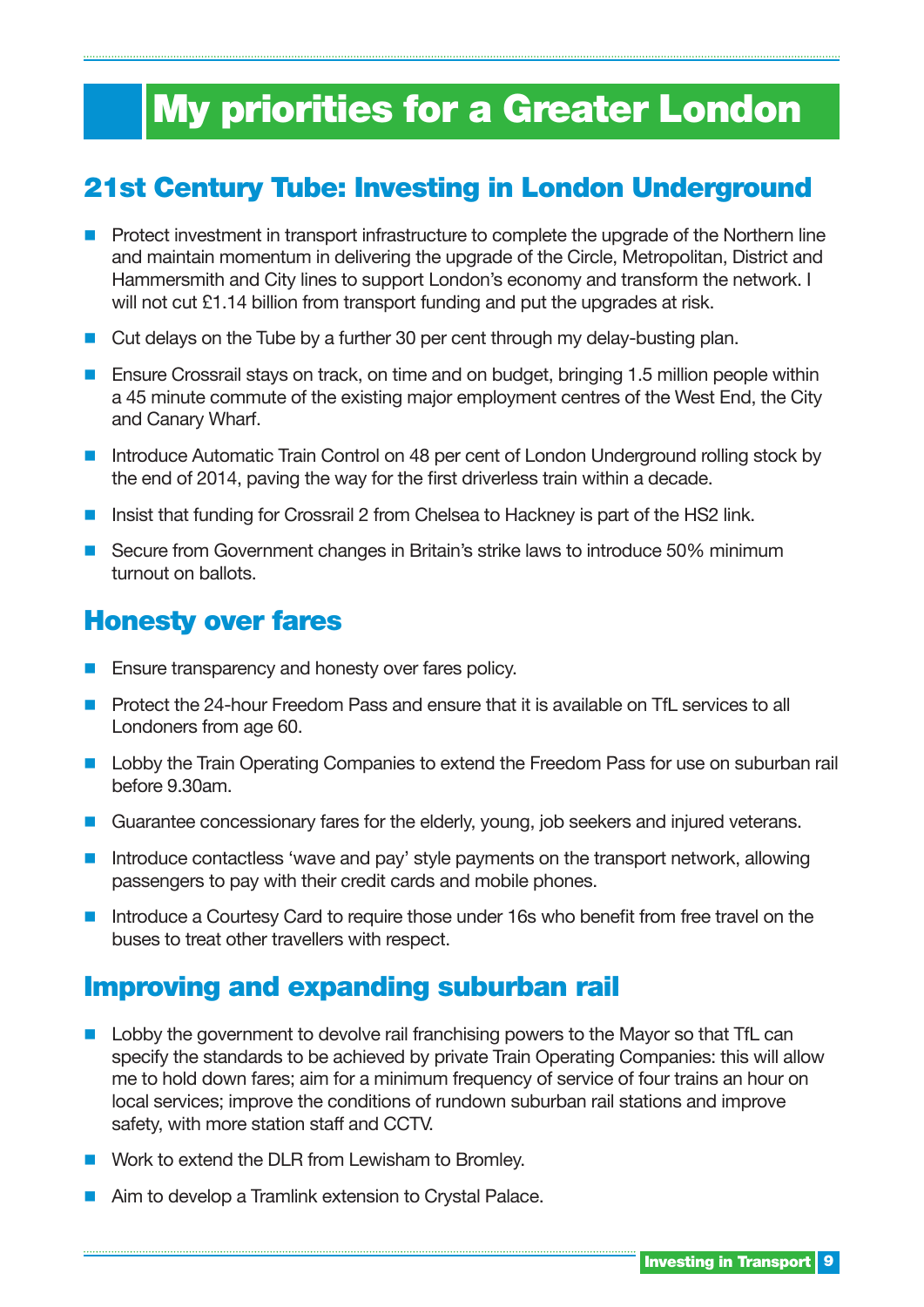**Work with Network Rail on proposals for longer trains and increased capacity on the** suburban network at stations on routes in and around London.

#### Protecting the bus network

- **Protect the network in full from Ken Livingstone's plans to take £1.14 billion out of the** transport budget, especially the suburban bus services on which so many people rely.
- Roll out the New Bus for London with 600 vehicles on London's streets by the end of my term in 2016 as existing buses are decommissioned; and at no more cost than an existing hybrid bus.
- Roll out countdown machines to give people more real-time arrival information and improve passengers' journeys.
- Continue to ensure that ramps on buses should always work and more bus stops are accessible.

### Investing in the road network

- **Launch a Congestion Busting Plan to:** 
	- establish a £50 million Roads Blackspot Fund to relieve congestion at key locations in London;
	- establish the London Roads Task Force to propose long-term proposals to tackle London's most notorious roads, including locations such as Hammersmith Flyover, Purley Way, Wandsworth Town Centre, Euston Road, Archway, and Kings Cross;
	- introduce Lane Rental to tackle road works and expand the 'Report It' system to potholes;
	- expand the role of the Metropolitan Police's traffic police to keep traffic moving, including reopening roads faster after accidents; and continue to review the phasing of traffic lights to improve conditions for all road users.
- Direct money from Lane Rental to reduce the congestion caused by road works.
- **Promote more shared space improvements to our public realm.**
- Call on each borough to review parking in non-residential, strategic shopping areas to reduce any negative impact on businesses.
- Crack down on dangerous rickshaws.
- Set up a 'Cabbie Cabinet'.
- Expand pedestrian countdown to continue to make crossings safer.
- **Drive forward a new road tunnel under the river between Greenwich Peninsula and** Silvertown.
- **Lobby the Government for those living in Havering and Bexley to receive the same** discounts on the Dartford Crossing as residents in Dartford and Thurrock.
- Never introduce a London-wide Congestion Charge or a £25 tax on family cars.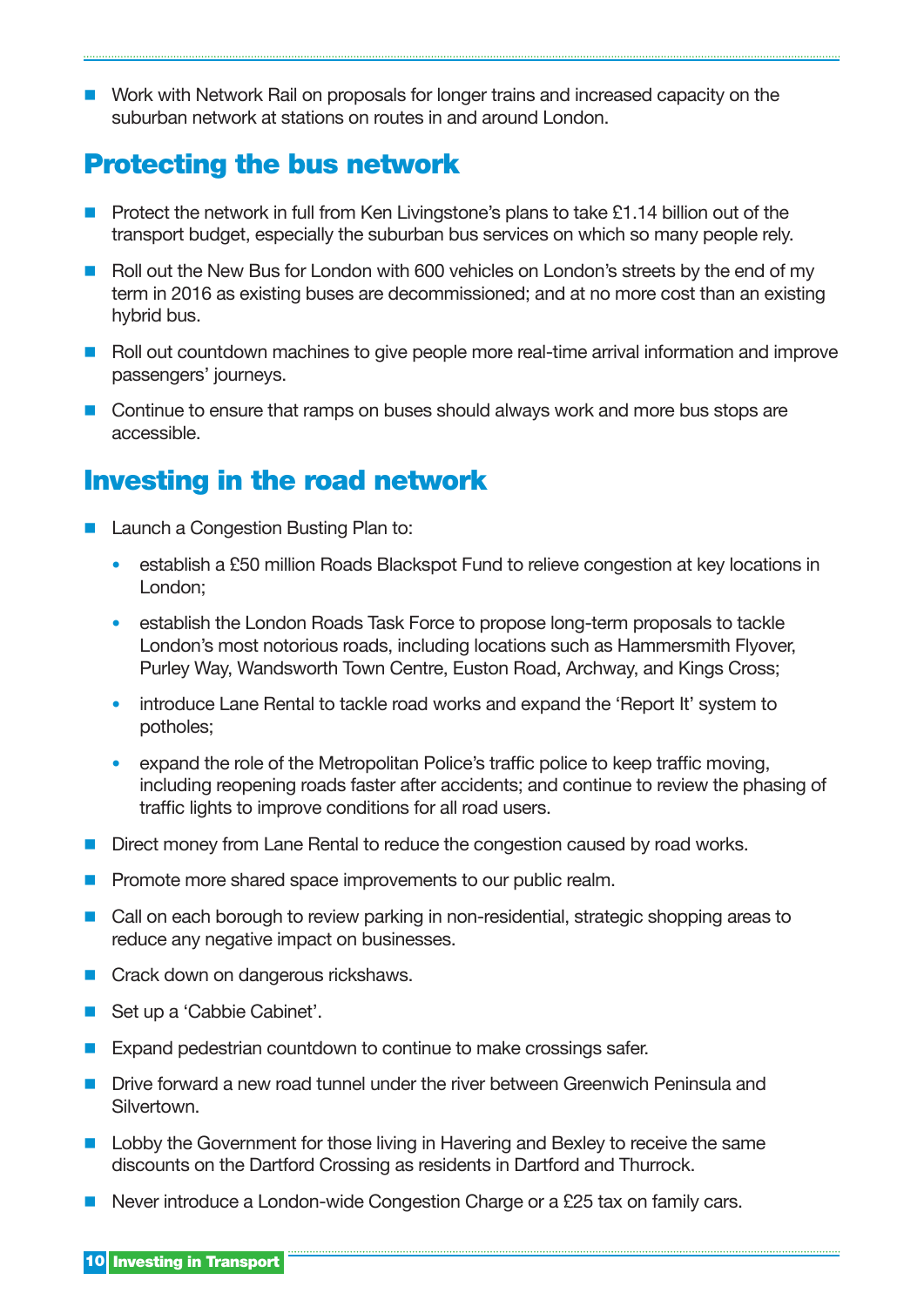## Promoting cycling

- **EXPAND Cycle Hire to West and East, and explore expansion to parts of South London** and town centres in outer London, including Bromley, Croydon, Hounslow, Kingston, Richmond, and Romford town centres.
- **Improve cycle safety by reviewing the 500 cycle accident hotspots.**
- $\blacksquare$  Triple the number of cycle super-highways.
- Host a world-class cycling festival at the Olympic Park.

## Improving river travel

- Launch a new car ferry service at Thamesmead to Gallions Reach.
- Examine the feasibility of a new pedestrian river crossing between Vauxhall and Chelsea bridges.
- Aim to double the capacity of river travel on the Thames by 2020 by creating new piers and increasing capacity to 12 million travellers a year.

#### Boosting aviation capacity

- **Protect the jobs and wider economic prosperity created by the global connections with** suppliers and markets that Heathrow provides.
- Continue to oppose a third runway at Heathrow and oppose any changes in operation that measurably harm local people.
- **Fight for a reduction in night flights and to ban the oldest, noisiest aircraft from Heathrow's** densely populated flight paths.
- **Lobby for an increase in London's aviation capacity through the development of a new hub** airport.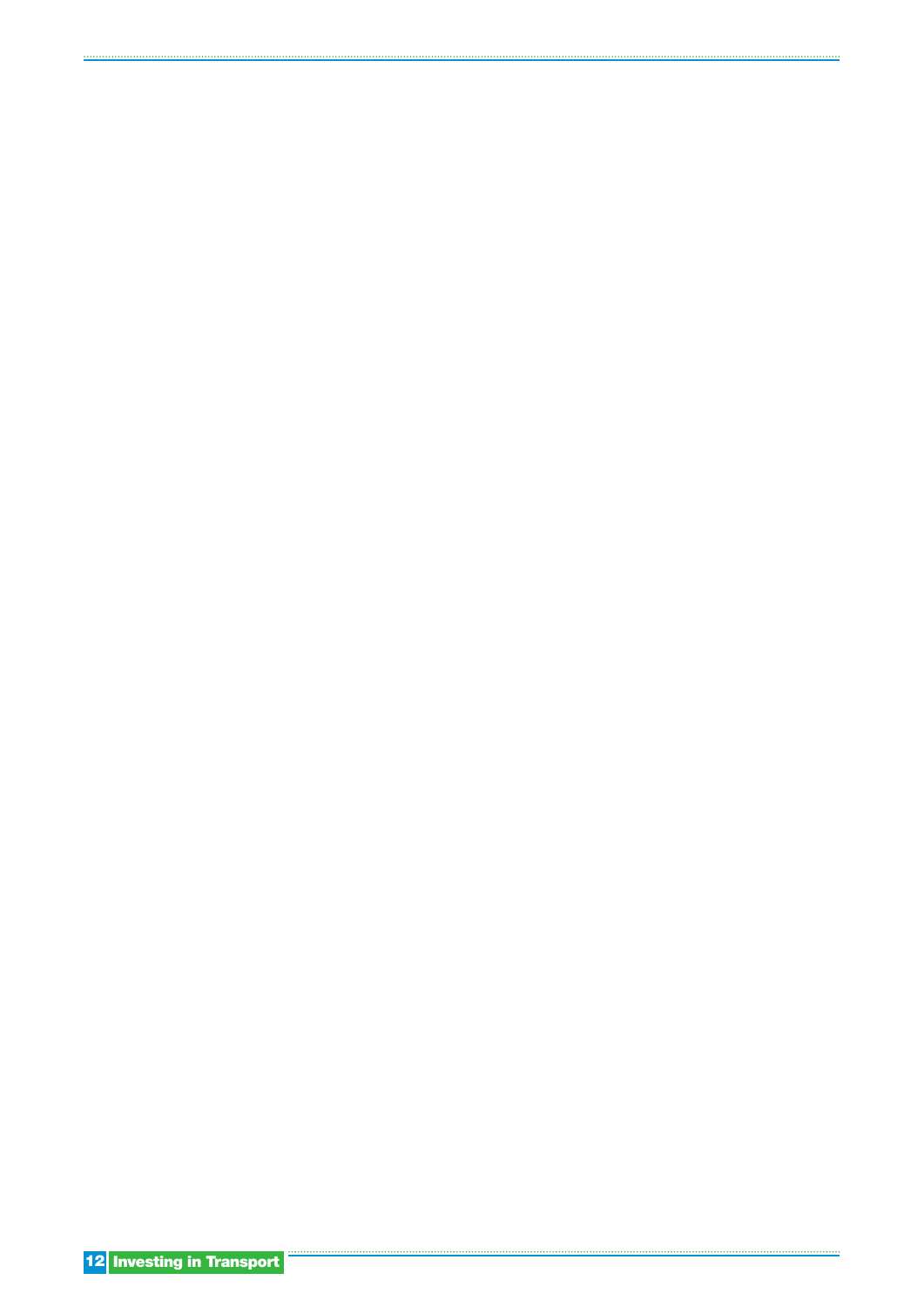# <span id="page-12-0"></span>21st Century Tube

#### I will:

- Protect investment in transport infrastructure to complete the upgrade of the Northern line and maintain momentum in delivering the upgrade of the Circle, Metropolitan, District and Hammersmith and City lines to support London's economy and transform the network. I will not cut £1.14 billion from transport funding.
- Cut delays on the Tube by a further 30 per cent through my delay-busting plan.
- Ensure Crossrail stays on track, on time and on budget, bringing 1.5 million people within 45 minutes commute of the existing major employment centres of the West End, the City and Canary Wharf.
- Introduce Automatic Train Control on 48 per cent of London Underground rolling stock by the end of 2014, paving the way for the first driverless train within a decade.
- Insist that funding for Crossrail 2 from Chelsea to Hackney is part of the HS2 link.
- Secure from Government changes in Britain's strike laws to introduce 50% minimum turnout on ballots.

Despite the most challenging spending round for generations, I have secured record investment for London's transport network. This will see £6 billion<sup>18</sup> invested into upgrading the Tube, creating 18,000 jobs<sup>19</sup>, and £15.9 billion to deliver Crossrail<sup>20</sup>, creating 14,000 jobs<sup>21</sup>. I scrapped Labour's failed Public Private Partnership and the necessary upgrades are now being delivered under my control, on time and on budget.

After years of under-investment, the capital is now benefiting from the transport investment it needs to remain competitive and grow the economy. The benefits of this investment already include a 40 per cent fall in delays on the Tube since  $2008^{22}$ ; and the upgrades will increase overall Tube capacity by 30 per cent<sup>23</sup>.

Londoners' experience of the Tube is being transformed, with an increase in the frequency of the service making journeys quicker and leading to reductions in overcrowding, further reduction in delays, and improved safety. In particular:

- Capacity on the Victoria line has increased by 21 per cent, meaning that when the new timetable is introduced in early 2013, the line will be able to carry an additional 10,000 passengers per hour at peak time compared with before the upgrade. Passengers will also see a 16 per cent reduction in journey time<sup>24</sup>.
- Jubilee Line capacity has increased by 33 per cent, providing more frequent trains and a 22 per cent reduction in journey time. The line is now able to carry an additional 12,500 passengers per hour at peak
- 18 HM Treasury [Spending Review 2010](http://cdn.hm-treasury.gov.uk/sr2010_completereport.pdf), 20 October 2010
- 19 TfL, [London Underground Factsheet](http://www.tfl.gov.uk/assets/downloads/corporate/lu-factsheet-jan2012.pdf), January 2012<br>20 Crossrail Press Belease Crossrail Business Bates
- 20 Crossrail, Press Release, [Crossrail Business Rates Supplement initial Prospectus published](http://www.crossrail.co.uk/news/press-releases/crossrail-business-rates-supplement-initial-prospectus-published-gla-release)  GLA release
- 21 HM Treasury [Spending Review 2010](http://cdn.hm-treasury.gov.uk/sr2010_completereport.pdf), 20 October 2010
- 22 GLA, [Boris Johnson's Speech to London Assembly](http://www.london.gov.uk/who-runs-london/mayor/boris-johnson/boris-johnsons-speech-london-assembly-wed-25-january), 25 January 2012<br>23 Tfl Business Plan 2011/12-2014/15 n 6
- 23 TfL, [Business Plan 2011/12-2014/15](http://www.tfl.gov.uk/assets/downloads/corporate/tfls-business-plan-2011-12-to-2014-15.pdf), p. 6
- 24 TfL Website, [Tube Upgrade Plan](http://www.tfl.gov.uk/corporate/projectsandschemes/18089.aspx)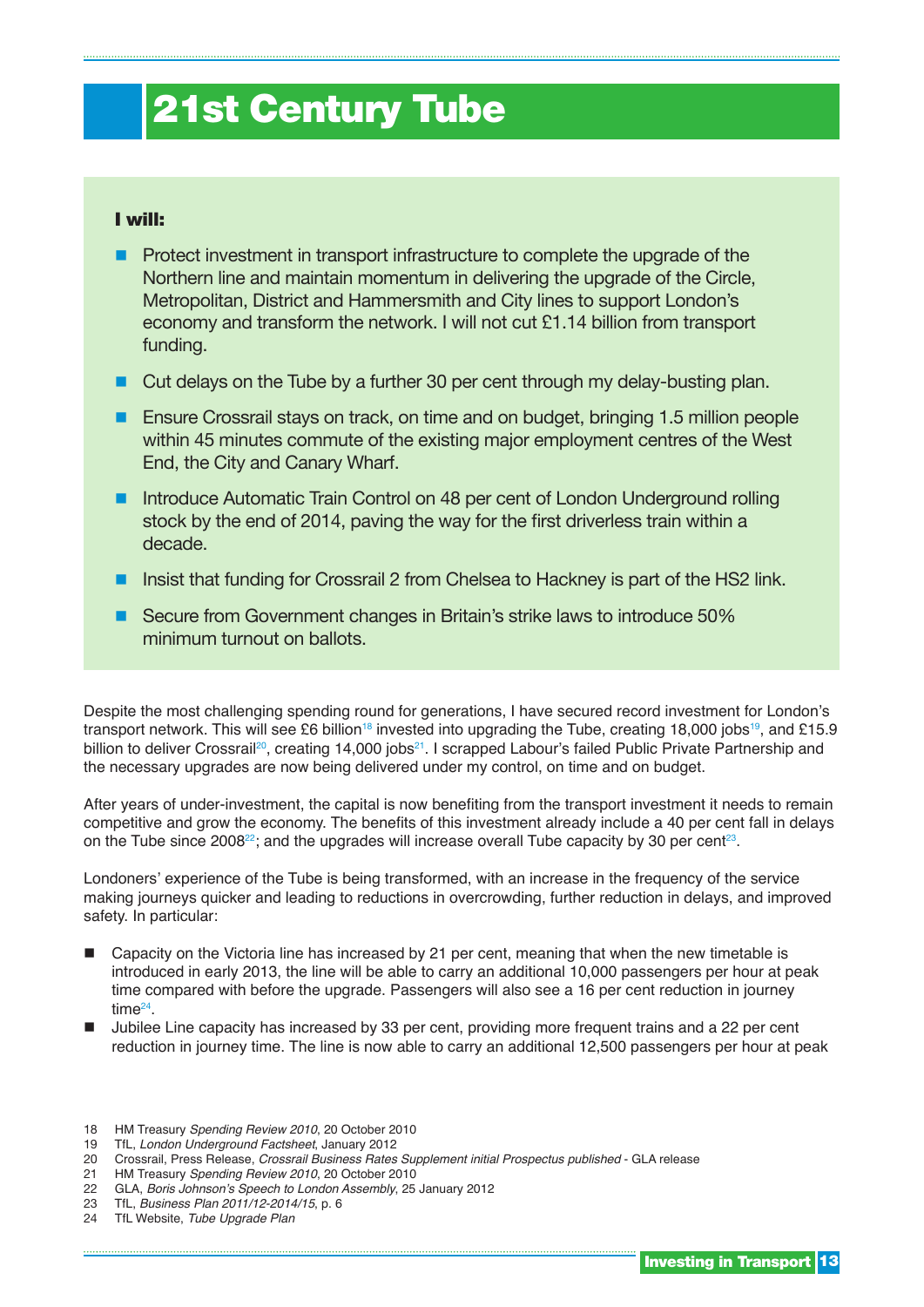time compared with before the upgrade<sup>25</sup>.

- New air-conditioned trains for the Circle, Hammersmith and City, Metropolitan and District Lines are being delivered and work on new signalling and track has started<sup>26</sup>, delivering over 20 per cent increases in capacity from 24 per cent on the District Line<sup>27</sup> to 65 per cent on the Hammersmith and City<sup>28</sup> and Circle  $lines<sup>29</sup>$ .
- The overstretched Docklands Light Railway has seen its capacity increased by 50 per cent by adding an extra carriage to trains<sup>30</sup>.
- The East London line has been opened ahead of time and on budget, and by the end of this year the last section of London's new orbital railway will be open<sup>31</sup>.
- Many stations which were too small to cope with growing passenger numbers, and in a state of disrepair, have been upgraded, including King's Cross, quadrupling its size, and step-free access for wheelchair users has been opened at Green Park<sup>32</sup>.

This progress is critical for London's economy, and with the government investment that I have secured there is a fantastic opportunity to complete the transformation of our network.

The objective of the Tube upgrades is to increase the capacity of the network by 30 per cent by making the most of the lines we already have. New trains, modern signalling and the latest track technology will work together to allow longer trains to go faster and more frequently, carrying 70,000 more passengers per hour<sup>33</sup>, especially in the peak periods when we need to get to and from work.

The upgrade of London Underground is one of the most complex engineering projects in Europe, especially as it has to be carried out on an operating railway. But it is necessary, not only because of disastrous underinvestment in the past, but also because London's population is expected to grow and we will have more people needing to get around<sup>34</sup>.

My programme for continuing to improve the tube includes $35$ :

- Completion of the Northern line upgrade, delivering a 20 per cent increase in peak time capacity.
- Completion of major station upgrades at Tottenham Court Road, Bond Street and Paddington.
- **Pushing forward work on the upgrade of the Bakerloo and Piccadilly lines and on a major congestion relief** scheme at Bank.
- Continuing the District, Circle, Hammersmith and City and Metropolitan line upgrades, which will all have new, air-conditioned trains and increased capacity - from 24 per cent on the District line to 65 per cent on the Hammersmith and City and Circle lines within four years.
- Extending the Northern Line from Kennington through to Nine Elms and Battersea, catalysing the redevelopment of this prime area of central London, and delivering 25,000 new jobs and 16,000 new homes<sup>36</sup>.
- Continuing the upgrade of Victoria station, to be completed within six years.

It is therefore critical that this hard work and investment so far is not squandered.

The huge investment in London's transport network is matched by unprecedented plans to cut waste at Transport for London. A savings target of £7.6 billion has been set to be achieved by 2017<sup>37</sup>.

However, Ken Livingstone's plans would take £1.14 billion<sup>38</sup> out of the transport budget and his dependence on the unions means he would not be able to continue my programme of cutting waste and inefficiency.

- 25 TfL Website, [Tube Upgrade Plan](http://www.tfl.gov.uk/corporate/projectsandschemes/18089.aspx)<br>26 TfL Website Tube Upgrade Plan
- TfL Website, [Tube Upgrade Plan](http://www.tfl.gov.uk/corporate/projectsandschemes/18089.aspx)
- 27 TfL Website, [Tube Upgrade Plan](http://www.tfl.gov.uk/corporate/projectsandschemes/18089.aspx)<br>28 Tfl Website Tube Upgrade Plan
- TfL Website, [Tube Upgrade Plan](http://www.tfl.gov.uk/corporate/projectsandschemes/18089.aspx)
- 29 TfL Website, [Tube Upgrade Plan](http://www.tfl.gov.uk/corporate/projectsandschemes/18089.aspx)
- 30 TfL, [Business Plan 2011/2012-2014/2015](http://www.tfl.gov.uk/assets/downloads/corporate/tfls-business-plan-2011-12-to-2014-15.pdf), p. 10
- 31 GLA, [Boris Johnson's Speech to London Assembly](http://www.london.gov.uk/who-runs-london/mayor/boris-johnson/boris-johnsons-speech-london-assembly-wed-25-january), 25 January 2012; [Mayor of London, Press Release,](http://www.london.gov.uk/media/press_releases_mayoral/first-step-completion-orbital-overground-network) First step to completion of [orbital Overground network](http://www.london.gov.uk/media/press_releases_mayoral/first-step-completion-orbital-overground-network), 16 February 2012
- 32 Mayor Boris Johnson, [My Progress Report to Londoners](http://www.backboris2012.com/system/storage/60/84/b/1424/My_Progress_Report.pdf), March 2012<br>33 TfL Website. Tube Uparade Plan'
- 33 TfL Website, [Tube Upgrade Plan'](http://www.tfl.gov.uk/corporate/projectsandschemes/18089.aspx)<br>34 GLA Intelligence Update 2010 Bo
- GLA Intelligence Update, [2010 Round Demographic Projections using the 2009 SHLAA](http://www.london.gov.uk/sites/default/files/dmag/Update 01-2011 2010 Round Demographic Projections using the SHLAA.pdf), February 2011
- 35 TfL, [Business Plan 2011/12-2014/15](http://www.tfl.gov.uk/assets/downloads/corporate/tfls-business-plan-2011-12-to-2014-15.pdf)
- 36 GLA, Press Release, [Mayor gives go ahead to Battersea Power Station Redevelopment](http://www.london.gov.uk/media/press_releases_mayoral/mayor-gives-go-ahead-battersea-power-station-redevelopment), 22 November 2010<br>37 Tfl Business Plan 2011/12-2014/15
- 37 TfL, [Business Plan 2011/12-2014/15](http://www.tfl.gov.uk/assets/downloads/corporate/tfls-business-plan-2011-12-to-2014-15.pdf)<br>38 Mayor of London Mayor's Questions
- Mayor of London, Mayor's Questions[, 14 December 2011](http://www.london.gov.uk/mqt/public/question.do?id=39419)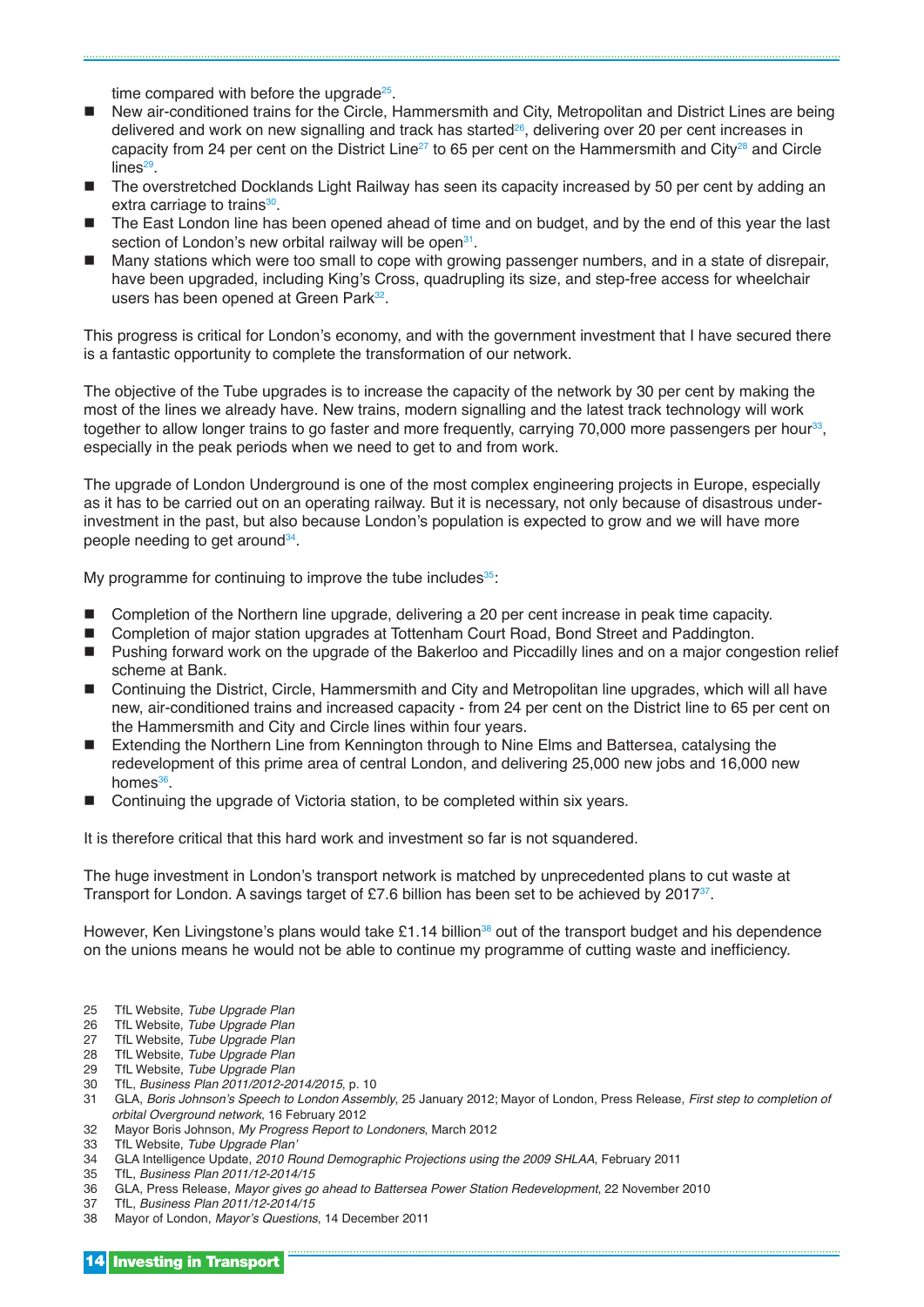<span id="page-14-0"></span>Indeed, he is responsible for most of the waste and inefficiency I inherited and there is no doubt that he would either jeopardise the Tube upgrades or would have to slash local bus services (and possibly do both) to cover his self-inflicted loss. Analysis by TfL reveals how London's transport system would be wrecked<sup>39</sup>:

- It would threaten Safer Transport Teams, which have been doubled and have delivered a 30 per cent reduction in bus crime<sup>40</sup>.
- The delay for years of the upgrade of the Bakerloo and Piccadilly lines, affecting residents in half of London's boroughs, from Ealing to Hackney, and Hounslow to Southwark. This delay would leave in place a control machine for the Bakerloo line which was installed in the 1950s and still uses a system of paper hole-punches to regulate the service, leading to more delays and disruption for passengers.
- The indefinite delay of the Bank station upgrade, which accounts for over 45 million journeys each year, leading to more overcrowding and more station closures.
- The delay for at least a decade of the upgrade of the Metropolitan, Circle, Hammersmith and City, and District lines, affecting Londoners from Richmond to Barking and Dagenham, and from Hillingdon to Wandsworth - this would leave in place a signal box first installed at Edgware Road in 1926.

Londoners would not see the value of current investments realised, and would no longer benefit from hard won investment to deliver new trains and more frequent services. It would mean the everyday problems that cause delays would take much longer to fix and our tube system would suffer as a result.

Alternatively, Ken Livingstone could make up the shortfall by slashing bus services. Night buses and less well used services in the suburbs would probably be the first to go, but even the busiest routes would need to be thinned out, with insufficient capacity available to carry all passengers in the peak. This would mean long waits at bus-stops as overcrowded buses went by without stopping to pick up passengers trying to get to and from work. That would be a disaster and I will not put the transport system at risk.

#### Paving the way to driverless trains

Londoners want a Tube system that takes advantage of modern technology for improving capacity, reliability and safety. Automatic Train Control (ATC) allows trains to run closer together at higher overall speeds, increasing capacity on the line. It also allows us to move closer to driverless (although not unmanned) trains within a decade.

By the end of 2014, I will ensure that 48 per cent of the total rolling stock on the London Underground network has ATC, including:

- Jubilee line (9.5 per cent of the network rolling stock total)
- Central line (14.4 per cent)
- Northern line (17.3 per cent)
- Victoria line (7 per cent)

ATC is a pre-requisite for driverless trains. Having driverless trains, as recently introduced in Paris on their Line 1, would lead to cost savings and reliability gains. It will also, over time, make the system cheaper to run and cheaper to use.

Under my leadership, TfL will rapidly establish a timetable for introducing the first driverless trains to become operational on the London Underground network within a decade. I will also ensure that TfL never again order a new train for London Underground with an old-fashioned driver cab – it is time to invest in new technology for London.

Moving to automation on this scale will make the tube more reliable, because the system will be smarter. It will also reduce the bargaining power of the union bosses intent on bringing London to a halt.

But driverless does not mean unmanned. Safety will still be our primary concern, and every train will always have a staff member on board to assist customers as they do on the DLR.

<sup>39</sup> Mayor of London, Mayor's Questions[, 14 December 2011](http://www.london.gov.uk/mqt/public/question.do?id=39419)

<sup>40</sup> TFL, [Crime and anti Social Behaviour Statistical Bulletin](http://www.tfl.gov.uk/assets/downloads/corporate/crime-and_-antisocial-behaviour-web-bulletin-Q21112.pdf)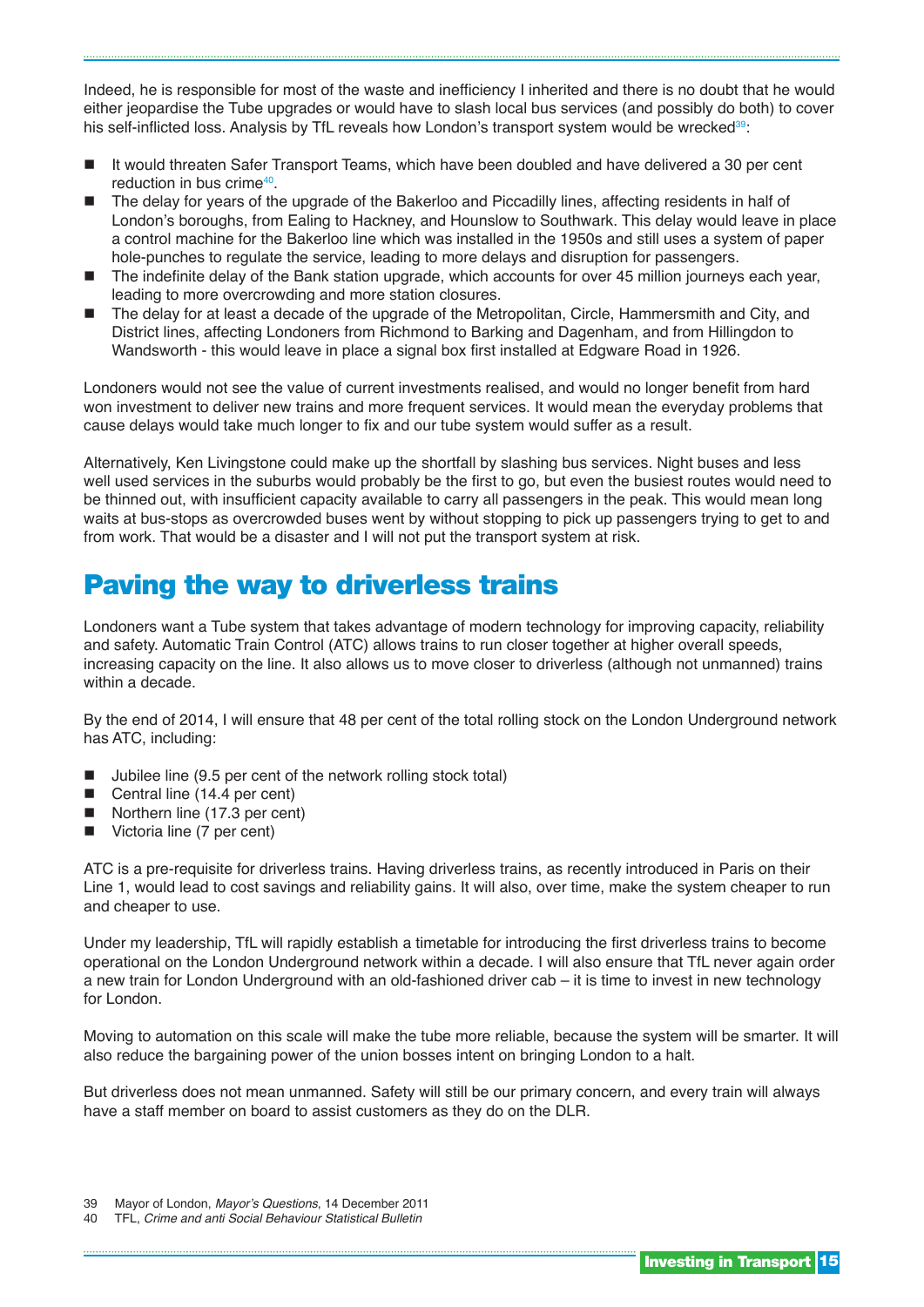#### <span id="page-15-0"></span>Industrial relations

The underground network is too often disrupted by reckless union action. Union bosses cannot be allowed to hold London to ransom in pursuit of unjustified claims.

I will continue to lobby No. 10 to change Britain's strike laws to introduce a minimum turnout, so that strikes can only go ahead when at least 50 per cent of all eligible union workers participate in the ballot. Hardworking Londoners are sick of Bob Crow holding the entire capital to ransom, calling unnecessary strikes and wreaking havoc on London's economy.

And it's clear more and more ordinary union members are sick of it, too, with fewer turning out. London depends on its valued LU staff, the vast majority of whom are dedicated to keeping London moving.

Britain's leading business groups, the Confederation of British Industry and London First, which represents major businesses in London, as well as expert commentators, all support my position on a minimum turnout rule $41$ .

This election will give me a fresh mandate to secure legislation from No. 10 to introduce the minimum turnout rule.

#### Cutting delays by a further 30 per cent

The London Underground is now more reliable than at any time in its history, with a reduction in delays of almost 40 per cent since I was elected $42$ .

It is important to take London forward - not just with a modernised Tube system with new signalling, track and stations, but also to change working practices to minimise disruption to passengers and improve services.

I will build on our success so far, by implementing a plan to reduce Tube delays by a further 30 per cent. The plan is the most comprehensive in TfL's history to predict and prevent failures and improve the response to, and recovery from, failures so as to minimise disruption to the network.

A range of new techniques will be introduced, including new technology for advanced signal monitoring and Automated Track Monitoring Systems, to identify earlier any potential defects and allow maintenance activities to be planned without disruption to passengers, using British Transport Police to escort London Underground engineers to serious incidents, enabling them to travel under the same 'Blue Light' conditions used by emergency services, and weekly 'war rooms' to monitor and coordinate staff activities.

None of this would be possible under Ken Livingstone's plans to take £1.14 billion out of the transport budget.

My plan to achieve this includes:

- Create a new London Underground Control Centre by the end of 2013, to ensure that whenever there are serious delays, incidents are resolved more quickly.
- Increased medical training London Underground should enhance the medical training for BTP officers on the Tube so that they can offer increased support to the London Ambulance service in dealing with passenger illness quickly and restoring services. The trial that is being developed includes an additional 20 LU-funded officers and new response vehicles that will enable the officers with enhanced medical training to get to incidents swiftly.
- 'Blue lighting' spares -The British Transport Police are providing a 'blue light' escort to get London Underground engineers to incidents more quickly.
- Motorbikes for spares delivery A trial motorbike service to carry spare parts to any incidents on the network has begun with the aim of reducing the time it takes to repair faults.

42 TfL, Press Release, [Tube set to post most reliable performance figures for a decade,](http://www.tfl.gov.uk/corporate/media/newscentre/23022.aspx) 2 March 2012

<sup>41</sup> CBI, Press Release, [CBI comments on public sector strikes](http://www.cbi.org.uk/media-centre/press-releases/2011/11/cbi-comments-on-public-sector-strikes/), 24 November 2011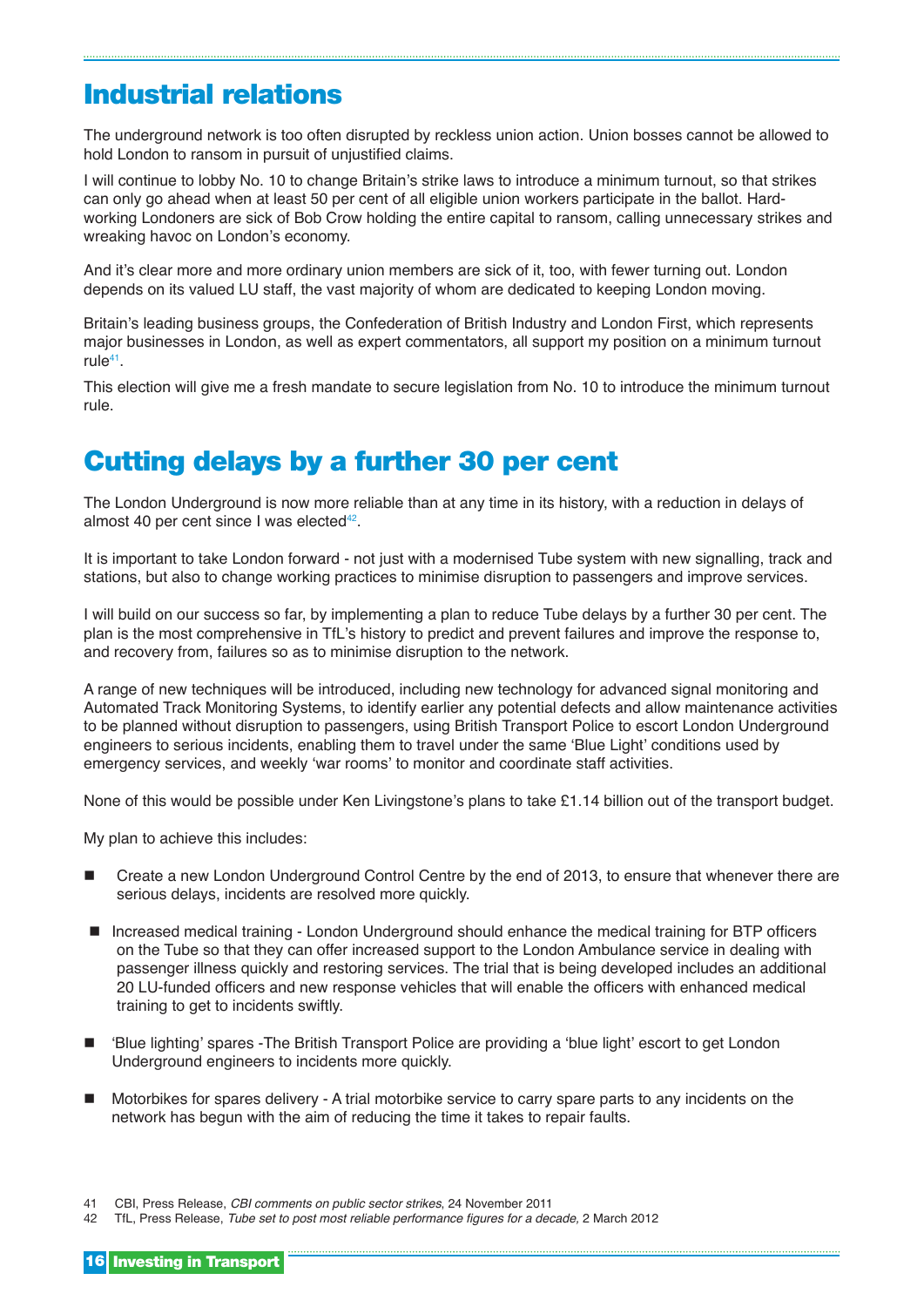- Right spare, right place, right time Spare parts are being stocked at common failure locations so that technicians can go there and fix a fault immediately, without having to head to pick up spares at a depot first.
- New approach to incident response Engineers and operational staff are being brought together into a single command and control room to speed up the response to incidents and oversee all aspects of the operation of the network on a real time basis.
- Co-ordinating the response and dedicated staff Deploying specialised and experienced Network Incident Response Managers who will take over coordinating London Underground's incident response from the start of April. Recruit dedicated staff to improve train reliability at five key locations on the network (Hammersmith, Brixton, Aldgate, Morden and Stratford).
- Rollout of automatic track monitoring Advanced signal monitoring technology and Automated Track Monitoring Systems are being trialled, allowing engineers to spot problems before they affect services and focus their maintenance efforts in the most effective way.
- Remote monitoring of equipment Through sensors and CCTV of signalling, pumps and drainage, which means London Underground can spot a problem early and fix it faster.
- More off site testing Jubilee Line passengers suffered disruption during the upgrade delivered under the Public Private Partnership due to a failure to test the systems sufficiently offline. For the Northern Line upgrade vast amounts of testing will be done on simulators which exactly replicate the line to iron out issues before the live system is introduced.
- Listening to the grassroots London Underground is putting in changes to significantly improve how it engages frontline staff, who can often provide the most creative solutions to problems.
- Weekly 'war rooms' for every line Top management for each line meet weekly and discuss the top 5 problems on that line and how to address them.
- Accelerating pace, greater focus In the past a problem has taken months to be identified and a solution taken even longer to be put in place. An example of the new focus has been the identification of a problem where passenger emergency alarms on numerous lines cause lots of delays due to accidental activation. The war rooms have identified it as a systematic issue and work is now underway to install covers on passenger emergency alarms to reduce accidental activations on the lines most affected by them before the Games. Work is well underway on the Victoria line and is already showing positive results. The Northern, Jubilee and Piccadilly lines are also being addressed, and plans are in development to roll this out across the network.
- Reliability focus to generate new ideas £50 million has already been identified for reliability projects over the next few years, which are being developed, implemented and tracked to ensure they produce real improvements for passengers.

I have begun to implement parts of this plan, and the successful results are starting to be seen. This plan is a critical part of the modernisation of the Tube. I will continue to take London forward with the major investment in the Tube upgrade, and will not risk a return to old rolling stock, outdated equipment, and ancient working practices of the past.

Despite the tightest spending round in generations, we have secured funding to deliver Crossrail in full, as scheduled by 2018. This means £15.9 billion injected into the project, creating 14,000 jobs<sup>43</sup>.

Crossrail is essential for the economic success of London. It will dramatically improve transport in London, increasing the overall rail capacity in London by 10 per cent and bringing 1.5 million people within 45 minutes commute of the existing major employment centres of the West End, the City and Canary Wharf<sup>44</sup>. It is critical to supporting the growth of the financial and business services sectors in central London and in the Isle of Dogs, where there is market demand for additional development capacity, and will provide much-needed additional transport capacity to the West End. I will ensure Crossrail is delivered on time and on budget, and that we optimise the major regeneration opportunities presented around new Crossrail stations.

<sup>43</sup> HM Treasury [Spending Review 2010](http://cdn.hm-treasury.gov.uk/sr2010_completereport.pdf), 20 October 2010

<sup>44</sup> Crossrail, Press Release, [Crossrail issues rolling stock and depot tender](http://www.crossrail.co.uk/news/press-releases/crossrail-issues-rolling-stock-depot-tender), 28 February 2012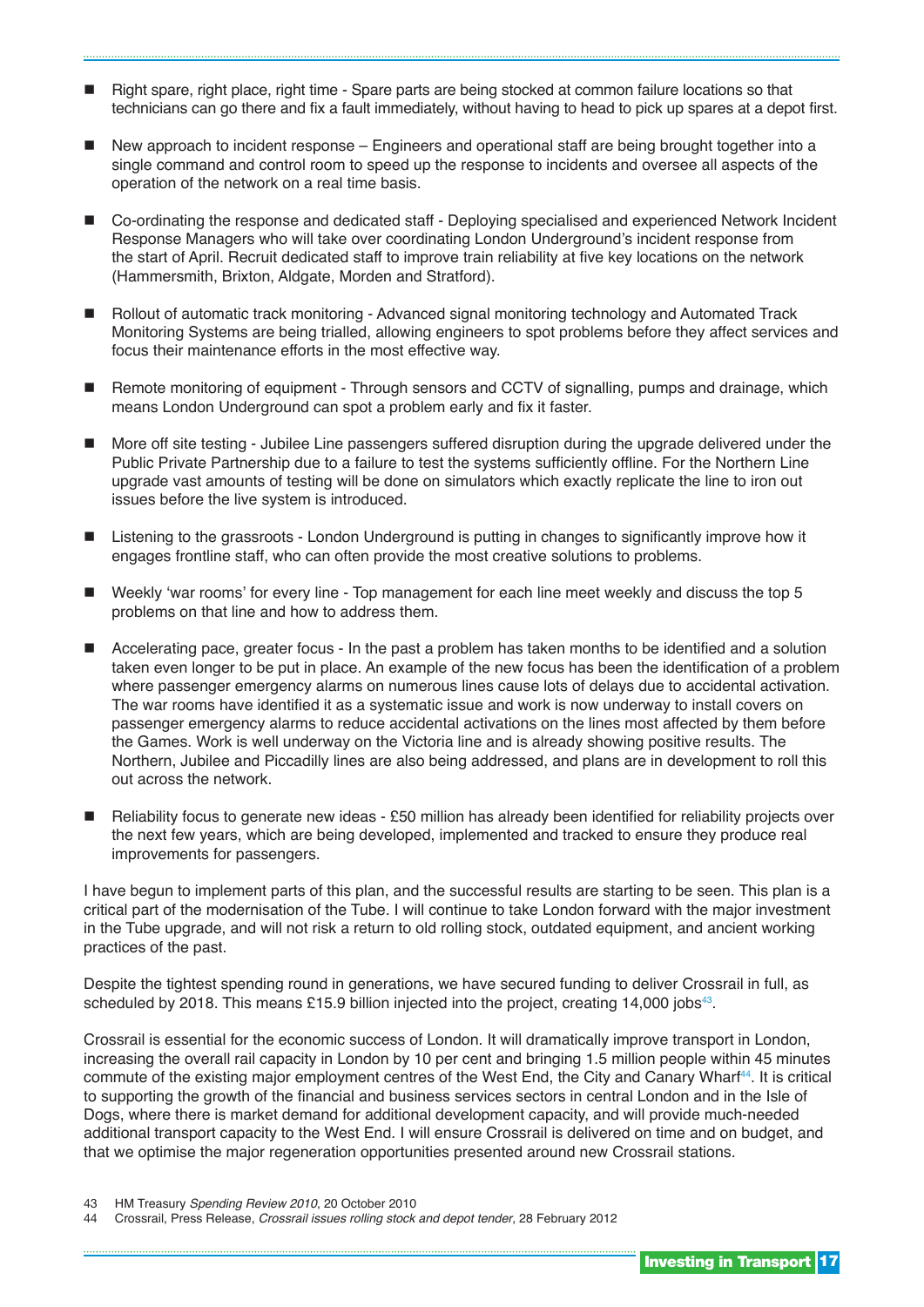### <span id="page-17-0"></span>Crossrail 2/High Speed Rail 2

It is important to plan now for the next major transport infrastructure to boost the economy in London after Crossrail. I secured a record transport investment from No 10 and will do so again – an investment package for jobs and growth far greater than anything Ken Livingstone could negotiate with the Government.

The first priority for investment is Crossrail 2, otherwise known as the Chelsea to Hackney line. I want to relieve pressure on London Underground and National Rail through the development of a further Crossrail link between Northeast and Southwest London. It is a condition of my support for High Speed Rail 2 that government help us finance Crossrail 2, to relieve pressure on Euston station, which is essential to HS2, and where crucial parts of the Tube are already overwhelmed with passengers.

I will also ask the new London Infrastructure Fund to harness pension fund and other institutional investment to support the project.

I am in favour of high speed rail but we need to look closely at the business case.

I am also fighting hard for more to protect West London residents. We won an important success with the tunnel between Northolt and Ruislip but more needs to be done.

However, the new line comes with a cost in terms of its effects on people whose homes it passes near to. I have successfully persuaded Government to amend the proposal by building a 2.75-mile tunnel to reduce disruption for local residents between Northolt and Ruislip<sup>45</sup>, but I will continue to lobby government for improvements to HS2 to lessen the impact on West London residents.

#### A more accessible network

Crossrail, together with the Tube upgrade, will also mean tens of thousands of step free journeys every day on the network, significantly helping disabled travellers and parents with buggies.

During tough economic times we have kept as much of the step free programme going as we can, with the aim of half the rail network being step-free by the end of this decade<sup>46</sup>. I have increased the number of stepfree Tube stations, with 65 stations to be step-free by the Olympics<sup>47</sup>. Step-free access has been provided at key interchange stations, including King's Cross St. Pancras, which has 10 new lifts<sup>48</sup>.

Step-free access work will continue at Victoria, Tottenham Court Road, Liverpool Street and Bond Street and others<sup>49</sup>. This is in tandem with major redevelopment work to increase capacity and relieve congestion.

- 45 [House of Commons Hansard](http://www.publications.parliament.uk/pa/cm201212/cmhansrd/cm120110/debtext/120110-0001.htm#12011048000001), 10 January 2012, Col. 25
- 46 TfL, [Taking forward the Mayor's Transport Strategy Accessibility Implementation Plan,](http://www.tfl.gov.uk/assets/downloads/corporate/taking-forward-the-mts-accessibility-implementation-plan-march-2012-final.pdf) March 2012
- 47 TfL, Press Release, [King's Cross St. Pancras Tube station is step-free with 10 new lift](http://www.tfl.gov.uk/corporate/media/newscentre/archive/16769.aspx)s, 27 September 2010<br>48 Tfl. Press Release, King's Cross St. Pancras Tube station is step-free with 10 new lifts, 27 September 2010
- TfL, Press Release, [King's Cross St. Pancras Tube station is step-free with 10 new lift](http://www.tfl.gov.uk/corporate/media/newscentre/archive/16769.aspx)s, 27 September 2010
- 49 TfL, Press Release, [King's Cross St. Pancras Tube station is step-free with 10 new lift](http://www.tfl.gov.uk/corporate/media/newscentre/archive/16769.aspx)s, 27 September 2010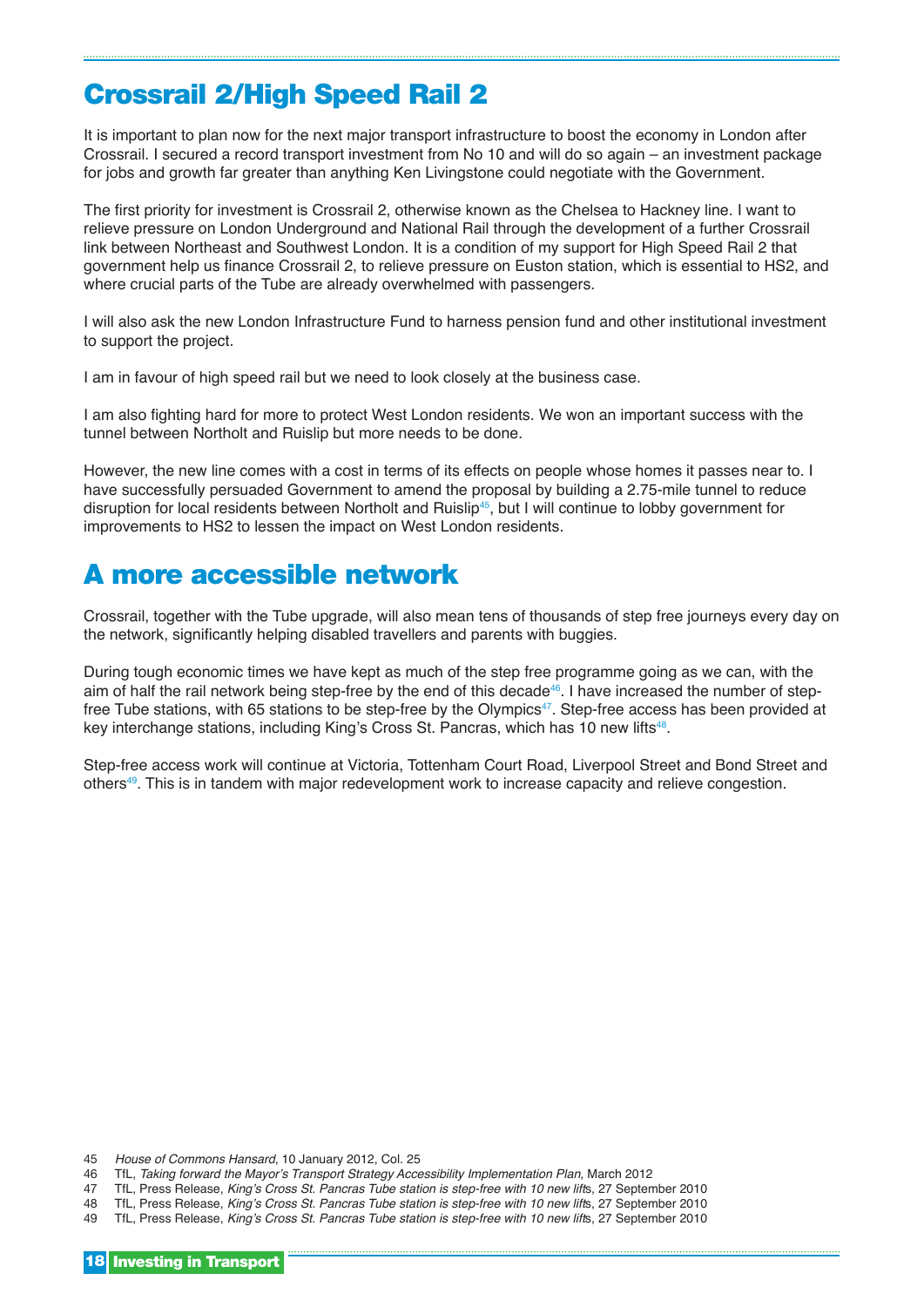## <span id="page-18-0"></span>Honesty over fares

#### I will:

- Ensure transparency and honesty over fares policy.
- Protect the 24-hour Freedom Pass and ensure that it is available on TfL services to all Londoners from age 60.
- Lobby the Train Operating Companies to extend the Freedom Pass for use on suburban rail before 9.30am.
- Guarantee concessionary fares for the elderly, young, job seekers and injured veterans.
- Introduce contactless 'wave and pay' style payments on the transport network, allowing passengers to pay with their credit cards and mobile phones.
- Introduce a Courtesy Card to require those under 16s who benefit from free travel on the buses treat other travellers with respect.

#### Cutting waste at TfL

When I was elected, TfL was an inefficient organisation that did not deliver value for those paying fares.

I have undertaken a major overhaul of the organisation to deliver greater efficiencies and drive out waste. This will deliver £4.6 billion in savings by 2015 as part of an even more ambitious £7.6 billion savings target<sup>50</sup>. These savings include a 25 per cent reduction in directors at TfL, which now has, on a like-for-like basis, 3,500 fewer staff than when I inherited it from my predecessor<sup>51</sup>. We have also vacated 23 buildings, and cut back room operating costs, such as IT, by 20 per cent<sup>52</sup>. TfL is moving record numbers of people more reliably than at any time in its history, with around 24 million journeys a day on the network, while simultaneously delivering the biggest programme of transport modernisation for generations.

This means every penny is now committed to delivering a 21<sup>st</sup> Century, modernised network for Londoners.

#### Honesty and transparency on fares policy

Londoners need transparency and honesty about London's fares policy. Under eight years of Ken Livingstone, Londoners were subjected to record-breaking fare increases after being promised fares would either be frozen or kept low. In 2000, 2004 and 2008, Ken Livingstone promised lower fares, without any intention or plan to deliver them - and 2012 is no different.

In 2000, Londoners were promised by Ken Livingstone that bus and Tube fares would be frozen "in real terms for four years"<sup>53</sup>. Despite this, by 2004, Livingstone had broken this promise. Single bus fares outside central London were hiked by 43 per cent, cash Tube fares by up to 25 per cent, and weekly bus passes

- 50 TfL, [Business Plan 2011/12-2014/15](http://www.tfl.gov.uk/assets/downloads/corporate/tfls-business-plan-2011-12-to-2014-15.pdf)
- 51 GLA, [Boris Johnson's Speech to London Assembly](http://www.london.gov.uk/who-runs-london/mayor/boris-johnson/boris-johnsons-speech-london-assembly-wed-25-january), 25 January 2012
- 52 GLA, [Boris Johnson's Speech to London Assembly](http://www.london.gov.uk/who-runs-london/mayor/boris-johnson/boris-johnsons-speech-london-assembly-wed-25-january), 25 January 2012
- 53 Ken Livingstone, Ken 4 London, 2000, p. 8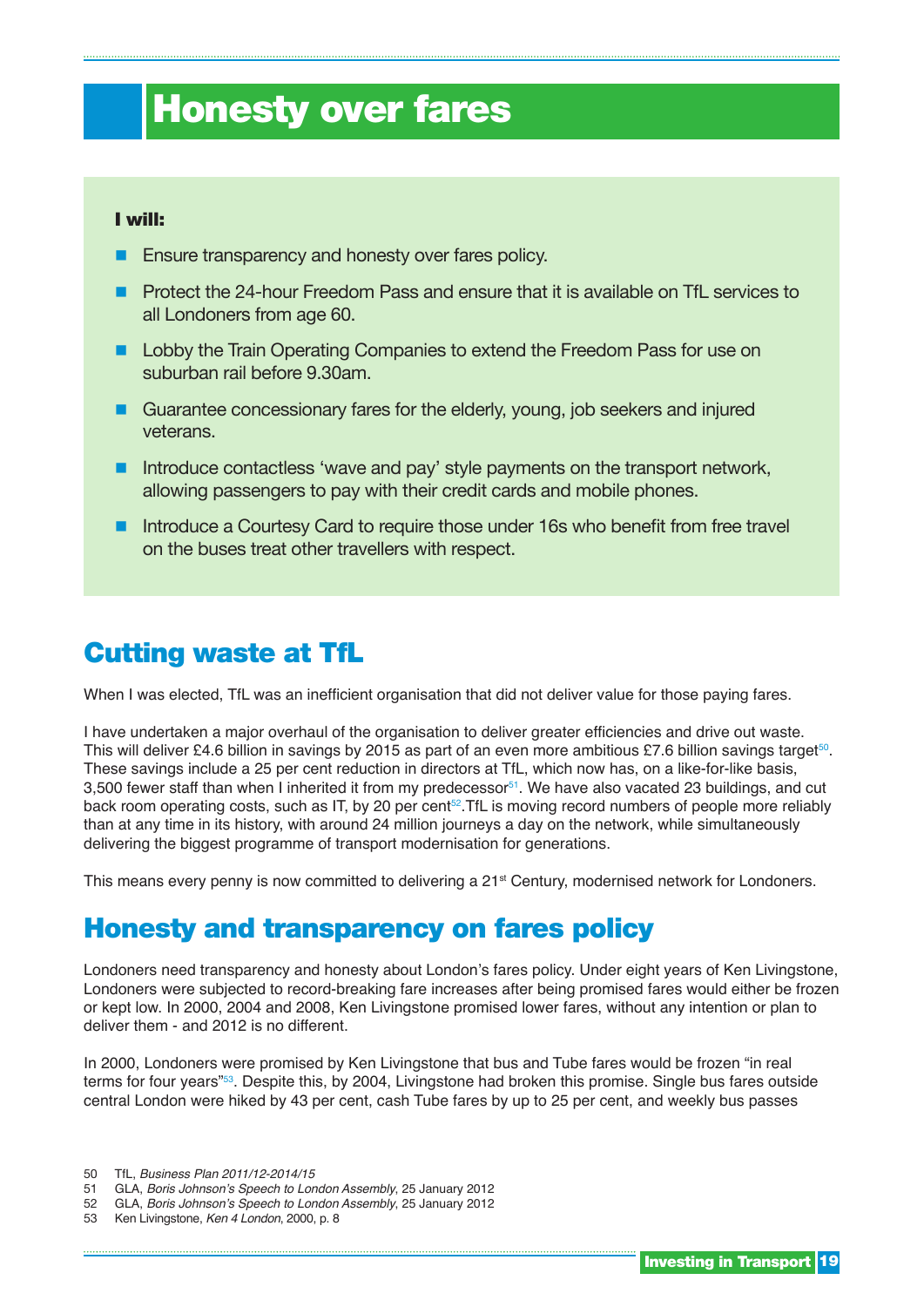<span id="page-19-0"></span>outside central London by 26.6 per cent<sup>54</sup>. Ken Livingstone himself admits in his recent memoirs: 'I decided to increase the fares before the 2004 election.'<sup>55</sup>

In 2003, Londoners were then promised by Ken Livingstone that fare increases would be held to "no more than the rate of inflation"<sup>56</sup>. Yet in September 2004, just months after the election, he announced that fares would rise by inflation  $+1$  per cent on the Tube and inflation  $+10$  per cent on the buses<sup>57</sup>.

He recently admitted he broke this promise too; '[The Government was] giving me power to borrow £2.9 billion from the bond markets without further reference to government. No local authority had been given this freedom before, but the sting in the tail was that I would have to increase the fares to service the debt. **This meant breaking my promise not to raise fares faster than inflation**, but given my contempt for Wilson and Callaghan - who cut investment rather than raise taxes - I took the deal.<sup>'58</sup>

In 2007, Londoners were again promised by Ken Livingstone that he would "freeze Tube fares in real terms in 2009"<sup>59</sup>. Yet just six days before the pledge was made, Ken Livingstone agreed a package that would see bus fares increase by inflation  $+2$  per cent and Tube fares by inflation  $+1$  per cent if he won re-election<sup>60</sup>.

Londoners deserve honesty and openness over fare setting. My approach will ensure that fares will be lower in the long term. Short term fare cuts invariably lead to fare hikes in the aftermath. I reject the economics of the loan shark.

I understand the importance for Londoners of keeping transport fares as good value as possible. That is why this year I secured £130 million from the Government, to fund a cut of 1 per cent in planned fare rises<sup>61</sup>. I promise to be honest and transparent about fares setting, and by cutting waste at TfL my approach will keep fares low in the long term. I will ensure every penny from fares will be invested into improving the network for all of London.

#### Protect and extend the Freedom Pass

It is also vital that we protect concessions for those who need them. That is why I extended the Freedom Pass to 24 hours a day to make travel easier for older Londoners. If elected, I will protect the full 24-hour Freedom Pass and will lobby hard for the private Train Operating Companies to offer a similar peak-time concession to Freedom Pass holders. And I shall reverse the last Labour Government's decision to raise the age of eligibility for the Freedom Pass to 65 so that Londoners travel free when they turn 60.

I will also guarantee concessionary travel for injured veteran soldiers, which I introduced in 2009, for young people, students and those seeking work, as now.

#### Contactless payments

The modernisation programme for the underground is not just about new tracks and trains; it is about harnessing the latest technologies and reforming management to improve efficiency and make London Underground genuinely customer focussed. The changes will make it a genuinely world class Tube for a world-class city.

I will introduce contactless payments, enabling Londoners and visitors to simply wave and pay their credit cards or debit cards to travel on the buses and underground. I will start its introduction on the bus network in June this year as a means of paying cash fares. I will launch contactless payment with Pay As You Go and weekly capping on the Tube and other rail services towards the end of 2013 and aim to launch season tickets in early 2014. Contactless payment will be more convenient for passengers. There will be no need to get a

- 55 Ken Livingstone, You Can't Say That, October 2011, p 491
- 56 GLA, 34<sup>th</sup> Mayor's Report to London Assembly, 2003<br>57 London Legacy Website, Press Release, New fares r
- 57 London Legacy Website, Press Release, [New fares policy will secure £3bn investment in transport](http://legacy.london.gov.uk/view_press_release.jsp?releaseid=4365), 21 October 2004
- 58 Ken Livingstone, You Can't Say That, October 2011, pp. 496-497, emphasis added
- 59 London Legacy Website, [Questions to the Mayor Written Answers](http://legacy.london.gov.uk/assembly/assemmtgs/2007/mqtdec12/minutes/written-answers.pdf), 12 December 2007
- 60 TfL, Board Meeting[, 6 December 2007, p. 4](http://www.tfl.gov.uk/assets/downloads/corporate/agenda-and-papers-dec-2007.pdf)
- 61 GLA, Press Release, [Mayor welcomes huge boost to capital's economy](http://www.london.gov.uk/media/press_releases_mayoral/mayor-welcomes-huge-boost-capitals-economy), 29 November 2011

<sup>54</sup> Telegraph, Blog, [Ken Livingstone: those fares promises in full](http://blogs.telegraph.co.uk/news/andrewgilligan/100126746/ken-livingstone-those-fares-promises-in-full/), 3 January 2012; TfL, Press Release, [New Year, New Fares](http://www.tfl.gov.uk/static/corporate/media/newscentre/archive/4388.html), 2 [January 2004](http://www.tfl.gov.uk/static/corporate/media/newscentre/archive/4388.html); TfL, Report[, 29 October 2003, p. 5, Agenda 5](http://www.tfl.gov.uk/assets/downloads/corporate/agenda-29-10-2003.pdf)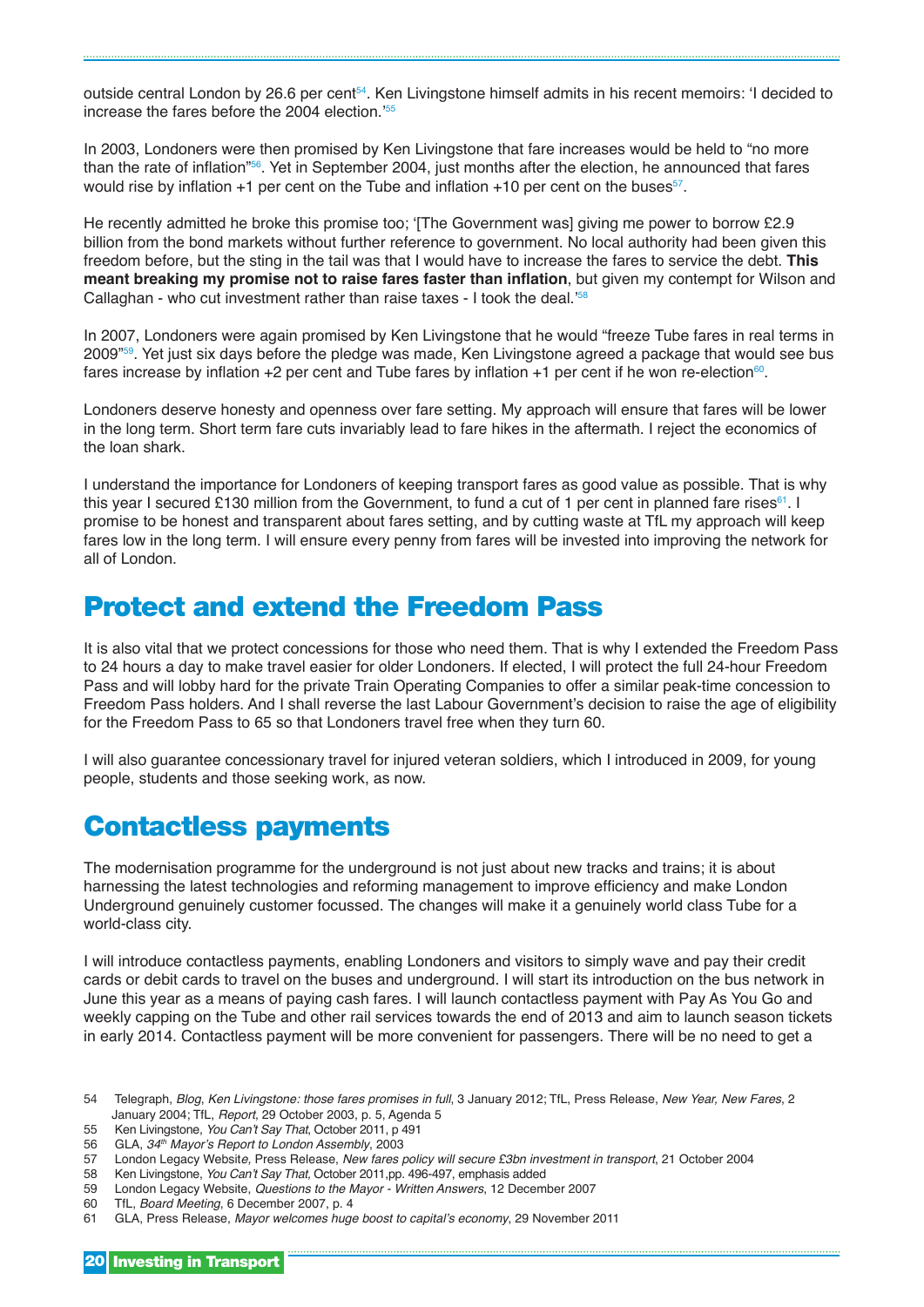<span id="page-20-0"></span>separate card for travel, and no need to top up.

Oyster accounts will be fully accessible online. If customers are charged the wrong amount at any time, or need to be refunded, this new system will make it easy through a simple online transfer. This means that we can make sure that any customers owed a refund can get it quickly and conveniently. Contactless payment will not only be more convenient for passengers – it will also contribute to TfL's efficiency, since the cost of collection will be lower than with Oyster.

#### Courtesy Card

At present, under-16s can travel for free on the buses in London with a ZIP card. This is an important concession which I am committed to continuing, and has provided welcome financial relief to parents across London.

However, there are still problems with a minority of under-16s who abuse their privilege. My predecessor ignored crime on the transport system, particularly on buses. As a result, there was an increase of violent crime on buses by 9 per cent between 2004/5 and 2007/8<sup>62</sup>.

I pledged to tackle anti-social behaviour and have reduced crime on buses, which has fallen overall by 30 per cent<sup>63</sup>, with a drop in violent crime of 19 per cent<sup>64</sup>. I also kept my pledge to introduce 'Earn Your Travel Back' (EYTB), enabling young people who have their free travel withdrawn for bad behaviour to earn their ZIP card back by volunteering in community activities. By December 2011, 3,019 had completed EYTB<sup>65</sup>. I will continue this scheme, making it even more targeted and effective at changing behaviour, and working through Team London to get more young people to volunteer in worthwhile activities.

I will strengthen the existing behaviour code by making it an explicit condition of free travel that under -16s give up their seats for older people, especially pensioners and behave courteously to their fellow passengers.

I will publish a three-point Courtesy Code on the back of each ZIP card which will remind card holders that they must:

- Give up their seat to an older, pregnant or disabled person.
- Be polite and not use offensive or threatening language.
- Be courteous to fellow passengers: for instance, not playing music out loud on a mobile phone.

This Courtesy Code will complement TfL's existing Behaviour Code, which every ZIP card holder has to observe, and any young person found breaching the Courtesy Code will have their free travel withdrawn.

I will also operate a 'two strikes and out' policy, where individuals are only able to earn their travel back once before the card is removed permanently for a second offence.

65 GLA, Mayor's Questions[, 14 December 2011.](http://mqt.london.gov.uk/mqt/public/question.do?id=39319)

<sup>62</sup> TfL, [Crime and Anti Social Behaviour Statistical Bulletin,](http://www.tfl.gov.uk/assets/downloads/corporate/crime-and-anti-social-behaviour-statistics-bulletin-q1-2007-08.pdf) Q1 07/08, Table 2.1; [Ibid.Q1 08/09, Table 2.1](http://www.tfl.gov.uk/assets/downloads/corporate/crime-and-anti-social-behaviour-statistics-bulletin-q1-2008-09.pdf)<br>63 TFL Crime Statistics Bulletin, Q2 11/12: GLA Press Release Mayor highlights drop in crime across p

TFL, [Crime Statistics Bulletin,](http://www.tfl.gov.uk/assets/downloads/corporate/crime-and_-antisocial-behaviour-web-bulletin-Q21112.pdf) Q2 11/12; GLA, Press Release, [Mayor highlights drop in crime across public transport network,](http://www.london.gov.uk/media/press_releases_mayoral/mayor-highlights-drop-crime-across-public-transport-network) 21 [February 2011](http://www.london.gov.uk/media/press_releases_mayoral/mayor-highlights-drop-crime-across-public-transport-network)

<sup>64</sup> GLA, Press Release, [Mayor highlights drop in crime across public transport network,](http://www.london.gov.uk/media/press_releases_mayoral/mayor-highlights-drop-crime-across-public-transport-network) 21 February 2011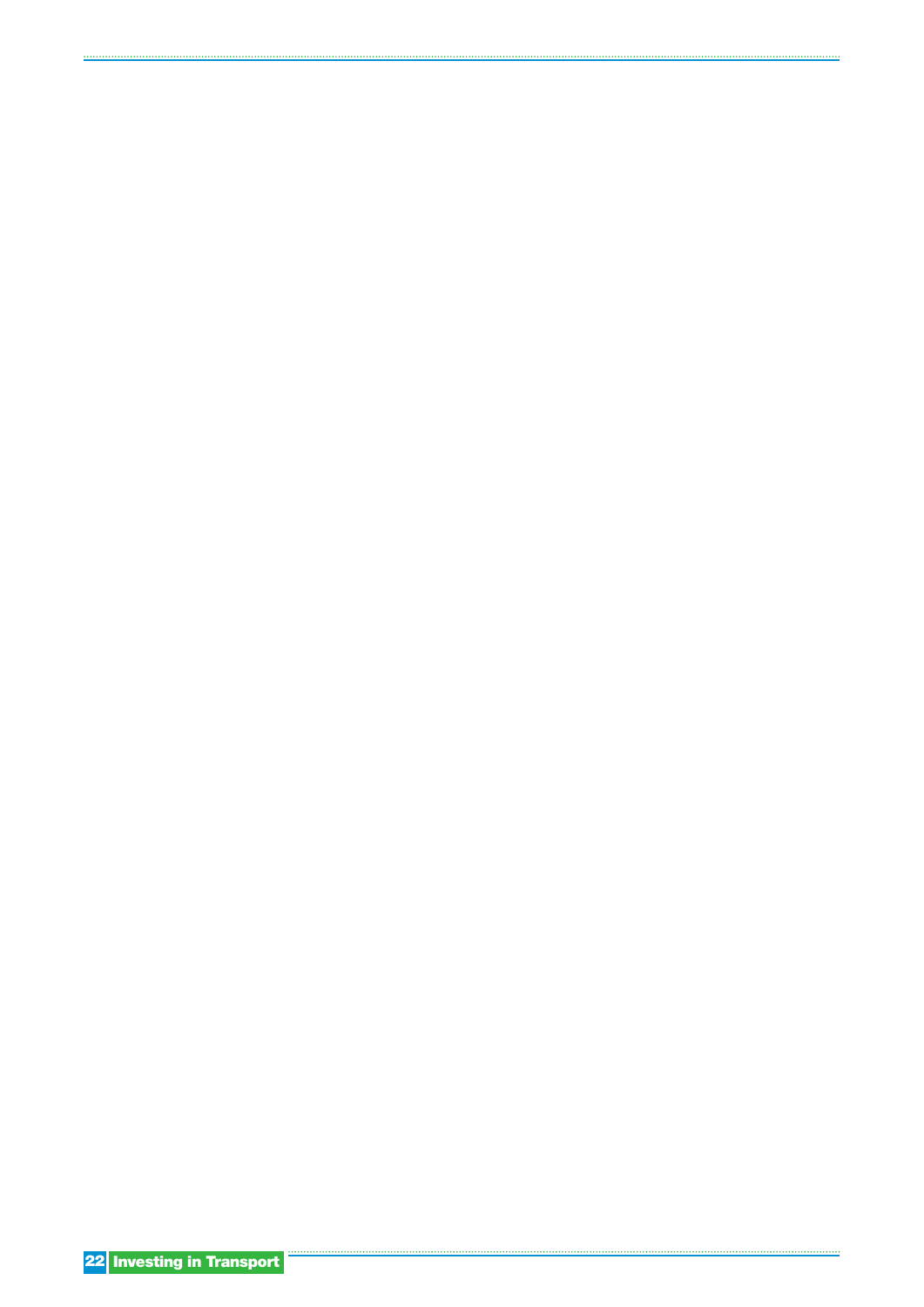## <span id="page-22-0"></span>Improving and expanding suburban rail

#### I will:

- Lobby the government to devolve rail franchising powers to the Mayor so that TfL can specify the standards to be achieved by private Train Operating Companies. This will allow me to:
- hold down fares;
	- aim for a minimum frequency of service of four trains an hour on local services;
	- improve the conditions of rundown suburban rail stations and improve safety, with more station staff and CCTV.
- Work to extend the DLR from Lewisham to Bromley.
- Aim to develop a Tramlink extension to Crystal Palace.
- Work with Network Rail on proposals for longer trains and increased capacity on the suburban network at stations on routes in and around London.

#### Raising standards on suburban rail

In many parts of London, particularly in the south, commuters are dependent on suburban rail networks to get into the centre. Many of the busiest commuter lines end just outside the GLA area, and although the overwhelming majority of journeys are entirely within London, the lines are completely controlled by national government. The passenger satisfaction on these nationalised rail lines is far below the level on London Overground, where TfL has been able to raise standards<sup>66</sup>.

Under my predecessor, suburban rail was overlooked. I have worked constructively with the Train Operating Companies to improve services for suburban commuters. I have now held three annual Train Operating Summits with train companies<sup>67</sup>. These have resulted in agreements on key areas including improving customer information, improving and station standards, increasing the frequency of services, simplifying the fares structure for London Underground and National Rail, and planning for future growth<sup>68</sup>.

This has led to the successful roll out of Oyster card readers with the result that millions of Londoners not only have that convenience but also cheaper Oyster fares.

I will take London forward by championing a better service for suburban rail users. I am asking the Department for Transport to devolve responsibility for rail franchises to City Hall, making the Mayor of London the signatory on rail franchises where the overwhelming majority of journeys are made in London.

This will enable TfL to raise standards on suburban rail as it has done on London Overground, ensuring stations are staffed, trains are longer and more frequent, that ticket machines are more user-friendly, and that real-time train information is more useful. This would ensure the suburban rail network is better co-ordinated with the rest of the London transport network, particularly at interchanges. TfL officials believe, and I agree,

- 66 TfL, Press Release, [London Overground passenger satisfaction soars following investment in capacity, trains and stations](http://www.tfl.gov.uk/corporate/media/newscentre/archive/22726.aspx), 26 [January 2012](http://www.tfl.gov.uk/corporate/media/newscentre/archive/22726.aspx)
- 67 Association of Trade Operating Companies, Mayor brings London's rail industry together to get set for the Games, 27 February 2012
- 68 Mayor of London, Mayor's Questions, 24 February 2010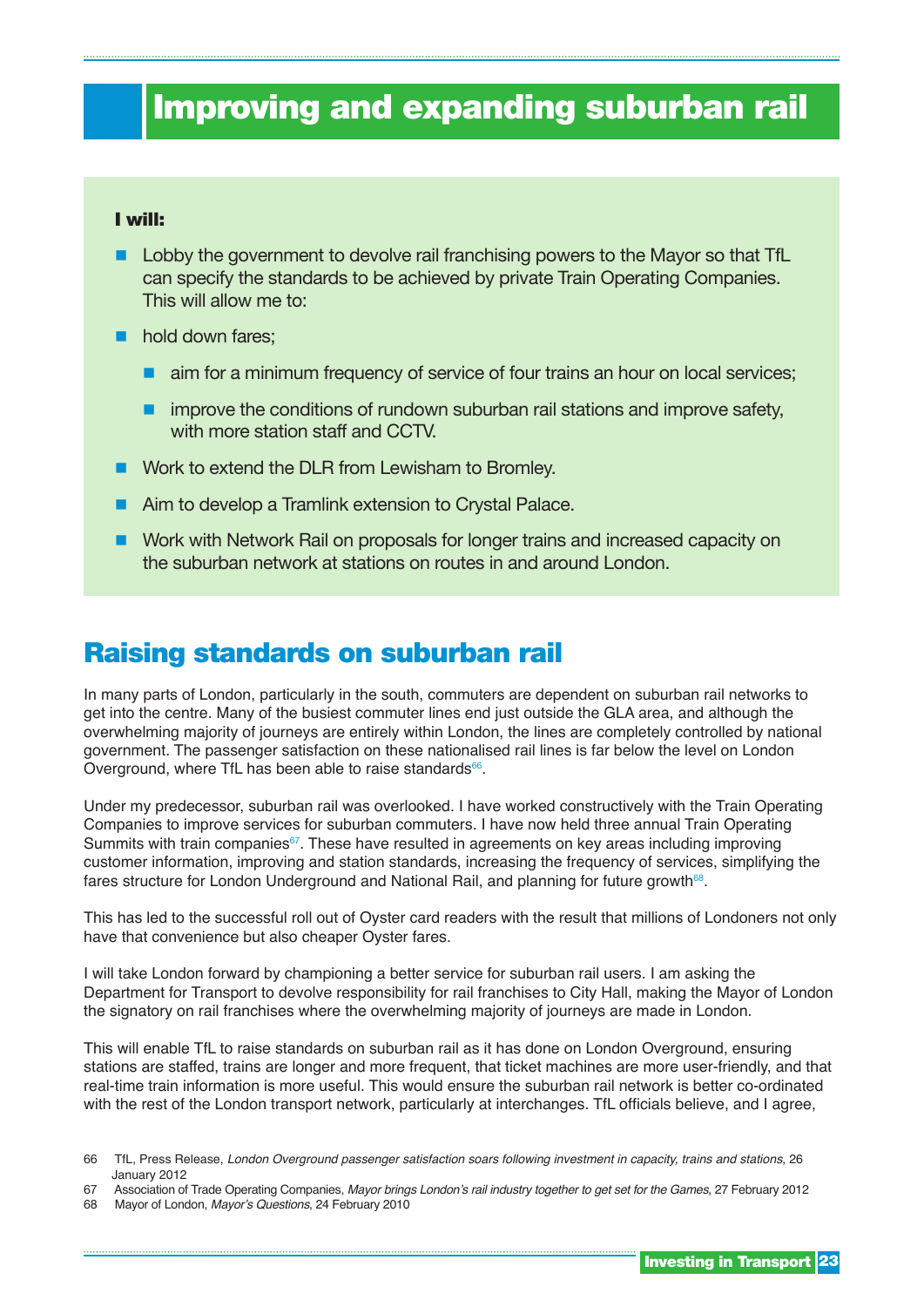that a further benefit will be the ability to hold down fares on the suburban rail network.

In the next four years, six London-area franchises come up for renewal. TfL has identified the franchise currently operated by Southeastern to Hayes, Dartford and Sevenoaks and the West Anglia services from Liverpool Street to Chingford, Enfield Lock and Enfield Town as priorities for devolution when those franchises come up for renewal in 2014.

If TfL were the franchising authority (as it is for London Overground) there would be a clear set of service standards which eventually I would like to see apply to rail franchises across the capital, including:

- More frequent services a turn up and go frequency of at least four trains an hour throughout the week.
- Passenger security improved security with networked CCTV and help points at all stations, plus improved lighting and more stations gated to reduce antisocial behaviour.
- Overhaul of 100 stations refurbishment and deep cleaning of over 100 stations in Greater London, brining them up to London Overground standards.
- $\blacksquare$  More staffing a visible staff presence across the network throughout the day, offering proactive assistance to customers.
- Better customer information visual and public address systems providing real time service information supported by the best and most comprehensive online and mobile enabled journey planning system anywhere in the world.
- Cycle parking high quality cycle parking facilities to promote cycling as a means of access to stations.

In addition, I have also secured the Government's agreement for TfL to work with Network Rail on proposals for longer trains and increased capacity at stations on the suburban network on routes in and around London.

TfL has identified 17 stations (Barking, Bromley South, Charing Cross, Clapham Junction, Fenchurch Street, Finsbury Park, Herne Hill, Marylebone, Orpington, Peckham Rye, Putney, Surbiton, Sutton, Tulse Hill, Victoria, Waterloo East and Wimbledon) with significant congestion problems with the best case for some works to enhance capacity with smaller scale works to remove pinch-points.

TfL has also identified routes suitable for these capacity improvements and frequency enhancements, including:

Lengthening:

- South Eastern services from the Kent coast to Victoria from 8 to 12 cars, providing an additional 16 vehicles.
- South Western trains serving London Waterloo via Wimbledon, Kingston, Putney and Richmond from 8 to 10 carriages.
- All peak fast trains from Surbiton to London Waterloo to 12 cars.
- Windsor via Putney and Richmond services from London Waterloo.
- Selected Essex Thameside services from 8 to 12 cars, providing up to an additional 80 vehicles.
- Electrify Gospel Oak to Barking, permitting the introduction of eight 4 car electric units, replacing eight 2 car diesel units.
- Peak South Eastern services from the Kent coast to Victoria from 8 to 12 cars, providing an additional 16 vehicles.
- Half hourly Southern service on the West London Line from 4 to 8 cars, providing 28 additional vehicles.
- London Overground West London Line and North London Line from 4 cars to 5.
- Southern services on the Brighton Main Line up to 12 cars.
- Half hourly Southern service on the West London Line from 4 to 8 cars, providing 28 additional vehicles.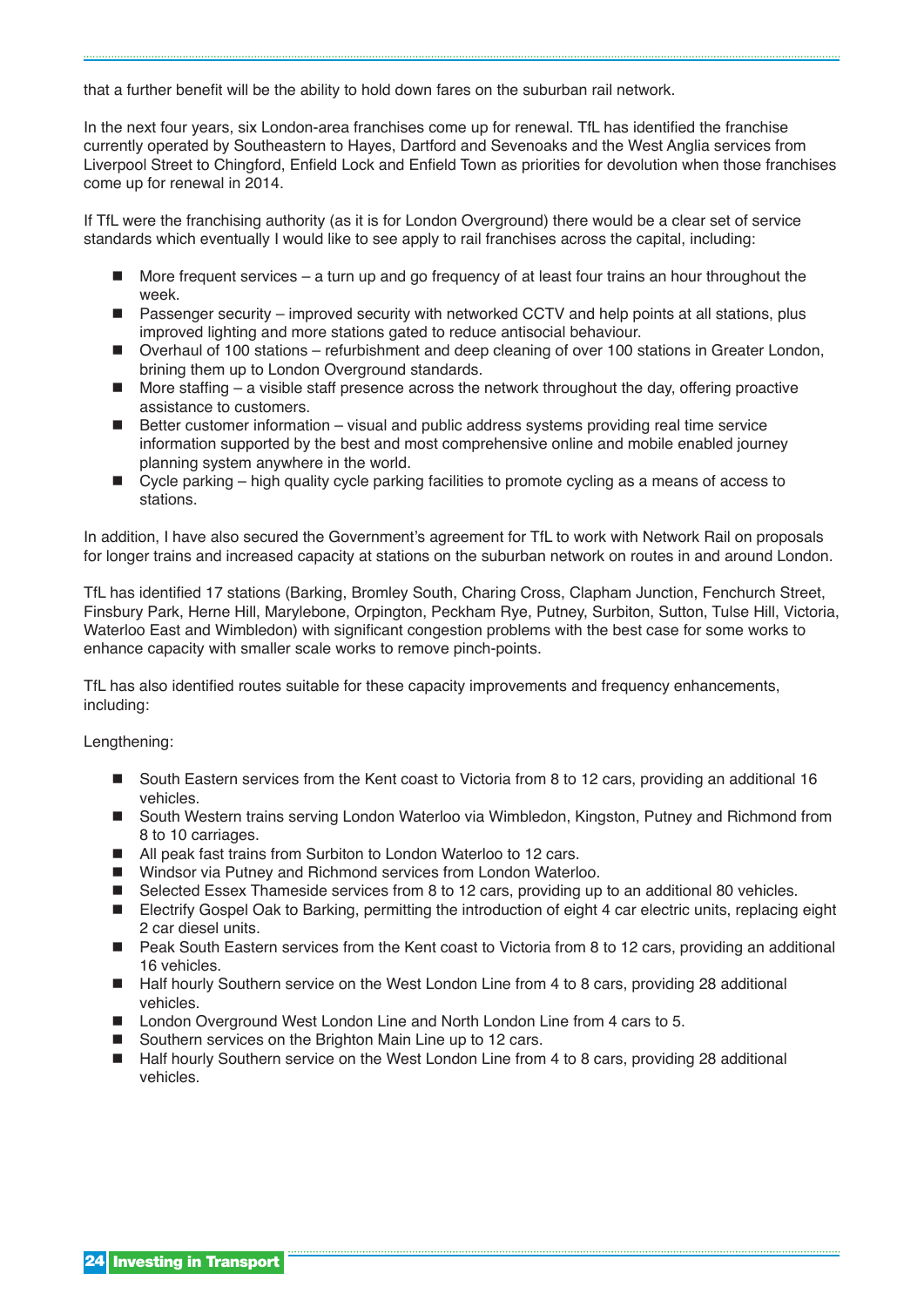<span id="page-24-0"></span>More frequent trains:

- Additional 2 trains per hour on the peak service between Crystal Palace and Dalston Junction.
- Additional 2 trains per hour on the off peak all stations service between Bromley South and Victoria with stops in selected peak services at Peckham Rye and Denmark Hill.
- West Anglia Main Line improvements to provide 4 trains per hour from Enfield to Stratford, providing 12 additional vehicles

#### Expansion to outer London

Although we have one of the most extensive underground train systems in the world, there are many parts of London – particularly south of the Thames – that are ill-served by the network, or indeed not served at all. This is why I completed the East London line, and am building the New South London Line to link the East London Line with Clapham Junction by the end of this year, so creating a new orbital railway for London.

I will go further, developing a series of extensions of the underground, the Overground and DLR rail networks to reach out to new parts of London. Specifically:

- Increase the capacity of the East London line by upgrading it to 5 carriage trains by 2014.
- Work to extend the DLR from Lewisham to Bromley, followed by a tram from Beckenham to make an orbital rail loop.
- Develop a Tramlink extension to Crystal Palace.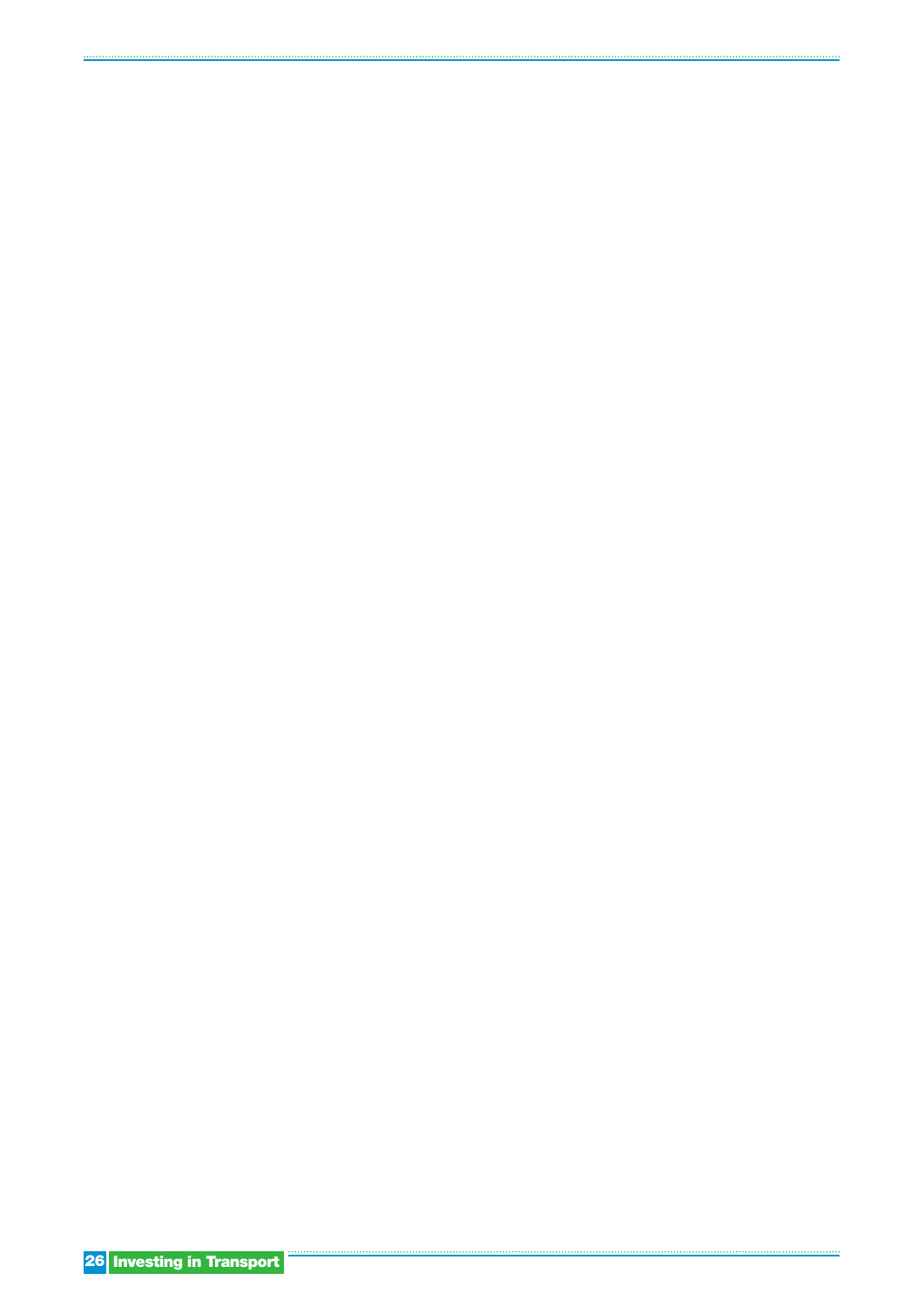## <span id="page-26-0"></span>Protecting the bus network

#### I will:

- Protect the network in full from Ken Livingstone's plans to take £1.14 billion out of the transport budget, especially the suburban bus services on which so many people rely.
- Roll out the New Bus for London with 600 vehicles on London's streets by the end of my term in 2016 as existing buses are decommissioned and at no more cost than an existing hybrid bus.
- Roll out countdown machines to give people more real-time arrival information and improve passengers' journeys.
- Continue to ensure that ramps on buses should always work and more bus stops are accessible.

#### New Bus for London

I promised to remove the dangerous and ineffective bendy-bus introduced by my predecessor onto London's streets, and have done so, removing the last one in December 2011 $\frac{1}{10}$ .

I also promised a New Bus for London, and delivered it. In just two years, the idea of new bus inspired by the design of the Routemaster has gone from drawing board to London's streets, with prototype buses operating on route 38 from Victoria to Hackney<sup>70</sup>.

The New Bus is a symbol of London's dynamism, and something all Londoners can be proud of. It is the first new bus designed specifically for London's streets for fifty years, and incorporates the most innovative and cutting edge hybrid technology, making it the most environmentally friendly bus of its kind. Crucially, it has been designed so that the rear door can stay open while in motion, allowing passengers to hop on and off.

I will expand the New Bus across London with 600 new buses operating on the streets by the end of my second term as Mayor. I will do this in a cost effective way, by replacing existing buses as they are decommissioned with the New Bus. I will also ensure that each New Bus does not cost more to put on the streets than an existing hybrid bus.

#### Improving the bus network

The last four years have witnessed significant improvements to the bus network, operating over 18 million more kilometres since I was elected<sup>71</sup>, with new routes (such as the 324 from Stanmore to Brent Cross and the 395 from Harrow to Greenford), and route extensions (such as the 132 extension from Eltham to North Greenwich and the S3 extension to Malden Manor)<sup>72</sup>. These help with reducing delays and increasing the passenger journeys by more than 100 million $73$ .

- 69 GLA, Press Release, [Final bending buses banished from the streets of London,](http://www.london.gov.uk/media/press_releases_mayoral/final-bendy-buses-banished-streets-london) 9 December 2011
- 70 GLA, Press Release, [First passengers jump aboard the new bus in London,](http://www.tfl.gov.uk/corporate/media/newscentre/archive/22955.aspx) 27 February 2012
- 71 [TfL Website, Annual Report and Statements of Accounts, p.11, 2010/11](http://www.tfl.gov.uk/assets/downloads/corporate/tfl-annual-report-2010-11-final-interactive.pdf)<br>72 TfL Bus service changes May 2008 January 2012
- TfL, Bus service changes May 2008 January 2012
- 73 [TfL Website, Annual Report and Statements of Accounts, p.11, 2010/11](http://www.tfl.gov.uk/assets/downloads/corporate/tfl-annual-report-2010-11-final-interactive.pdf)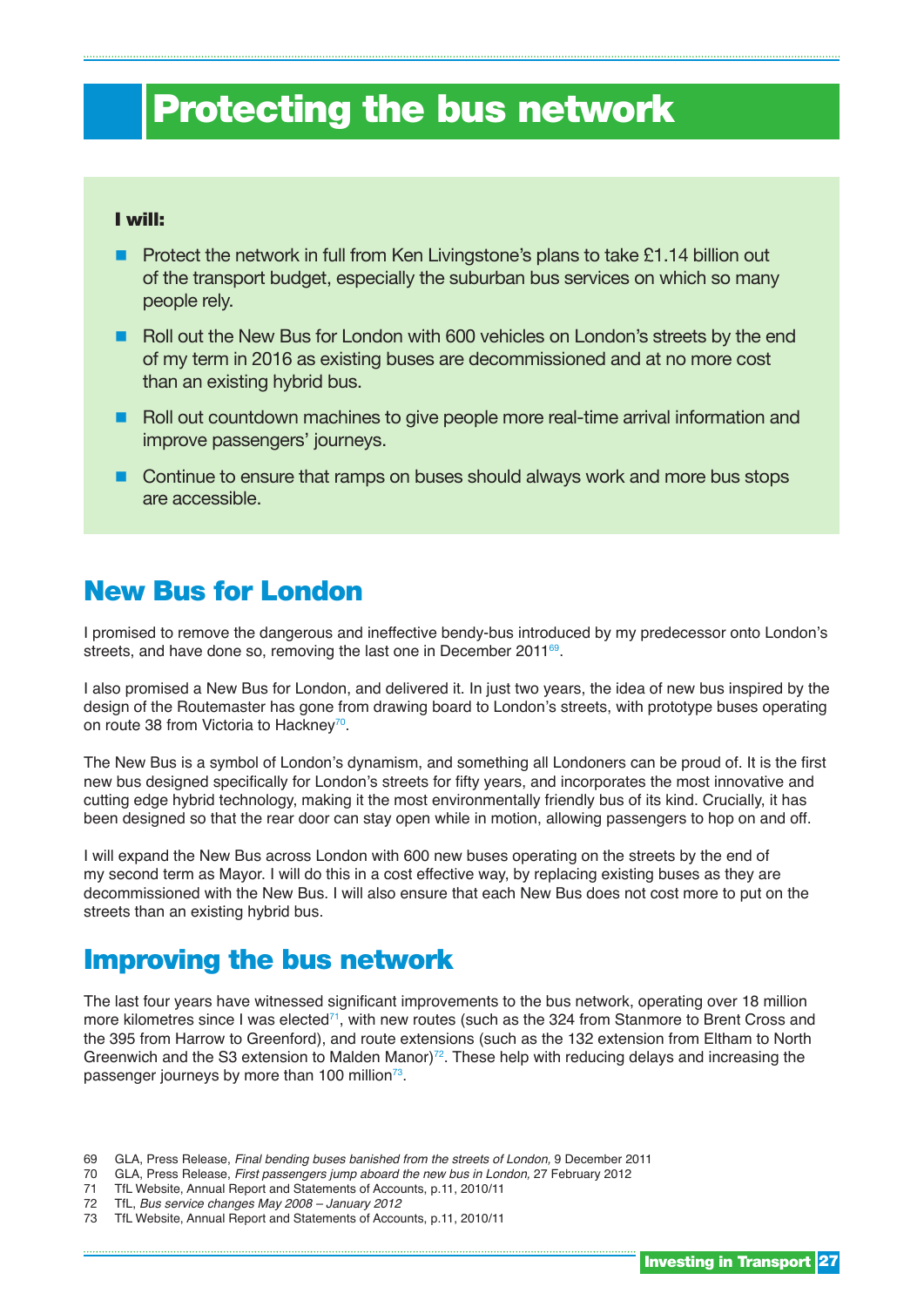<span id="page-27-0"></span>I have introduced an increase in CCTV to make journeys safer and more transport police, and the result has seen a 30 per cent drop in crime on the bus network<sup>74</sup>. I will continue to invest in the bus network, and guarantee bus services are maintained at their existing level.

I will roll out Countdown signs at bus stops, particularly in outer London, to keep passengers better informed. Countdown was launched in October last year and provides real-time bus departure information via bus stop signs, the TfL website and SMS for all 19,500 bus stops across London. I am well on the way to upgrading 2,000 bus stop signs as part of this process and will increase the total number of signs to 2,500, with the extra 500 being added at the busiest bus stops<sup>75</sup>. In addition, I have made data freely available to smartphone app developers with iBus enabling people to access real-time arrival information for their stop.

#### Oxford Street

Oxford Street is one of London's major tourist attractions, but the number of bus routes operating on the street can be a major frustration for pedestrians and other motorists. I have already reduced the number of buses operating on Oxford Street by up to 20 per cent<sup>76</sup>, and will maintain this. I will continue to work actively with Westminster City Council and others as we develop new plans to ensure Oxford Street retains its status as a world-class shopping destination.

#### A more accessible bus network

All of London's 8,500 buses are low floor and fitted with wheelchair ramps $\frac{77}{10}$ . And we introduced a more rigorous training regime to make sure bus drivers should always deploy the ramps, with regular inspections at bus depots to ensure the ramps work and that they are checked whilst in service. I will ensure we continue to keep up a rigid inspection regime.

I have not only doubled the number of accessible bus stops since  $2008^{78}$ , I am proposing to increase the number of accessible bus stops further from 58 per cent<sup>79</sup> to 70 per cent by the end of the 2012/13 financial year to ensure that all Londoners can use bus services on which they rely. I will also review the bus drivers' "Red Book", and work with bus operators to continuously improve standards of service on the buses

I will also continue to support door-to-door services like Dial A Ride, which has had a further 39 bespoke lowfloor minibuses entered into the fleet and the highest number of trips since the service began in the 1980s, with more than 1.3 million trips during the last financial year. $80$ 

74 [MOPC, Monthly Report: Police and Crime Committee, 8 March 2012](http://www.london.gov.uk/moderngov/mgConvert2PDF.aspx?ID=8751) Comparing 45 months of Ken Livingstone (August 2004 – April 2008) with 45 months of Boris Johnson (May 2008 – January 2012)

- 76 GLA, [Streets Ahead: Relieving Congestion](http://legacy.london.gov.uk/assembly/transport/2010/mar02/item06a.pdf), 2010
- 77 [TfL Website,](http://www.tfl.gov.uk/gettingaround/transportaccessibility/1171.aspx) Buses
- 78 TfL, [Taking forward the Mayor's Transport Strategy Accessibility Implementation Plan,](http://www.tfl.gov.uk/assets/downloads/corporate/taking-forward-the-mts-accessibility-implementation-plan-march-2012-final.pdf) March 2012<br>79 GLA Mayors Questions December 2011
- 79 GLA, [Mayors Questions,](http://www.london.gov.uk/moderngov/mgConvert2PDF.aspx?ID=5744&T=9) December 2011<br>80 Tfl. Annual Benort and Statements of Ac
- TfL, [Annual Report and Statements of Accounts](http://www.tfl.gov.uk/assets/downloads/corporate/tfl-annual-report-2010-11-final-interactive.pdf), 2010/11

<sup>75</sup> TfL Website, [Live bus arrivals](http://www.tfl.gov.uk/corporate/projectsandschemes/11560.aspx)<br>76 GLA Streets Ahead: Relieving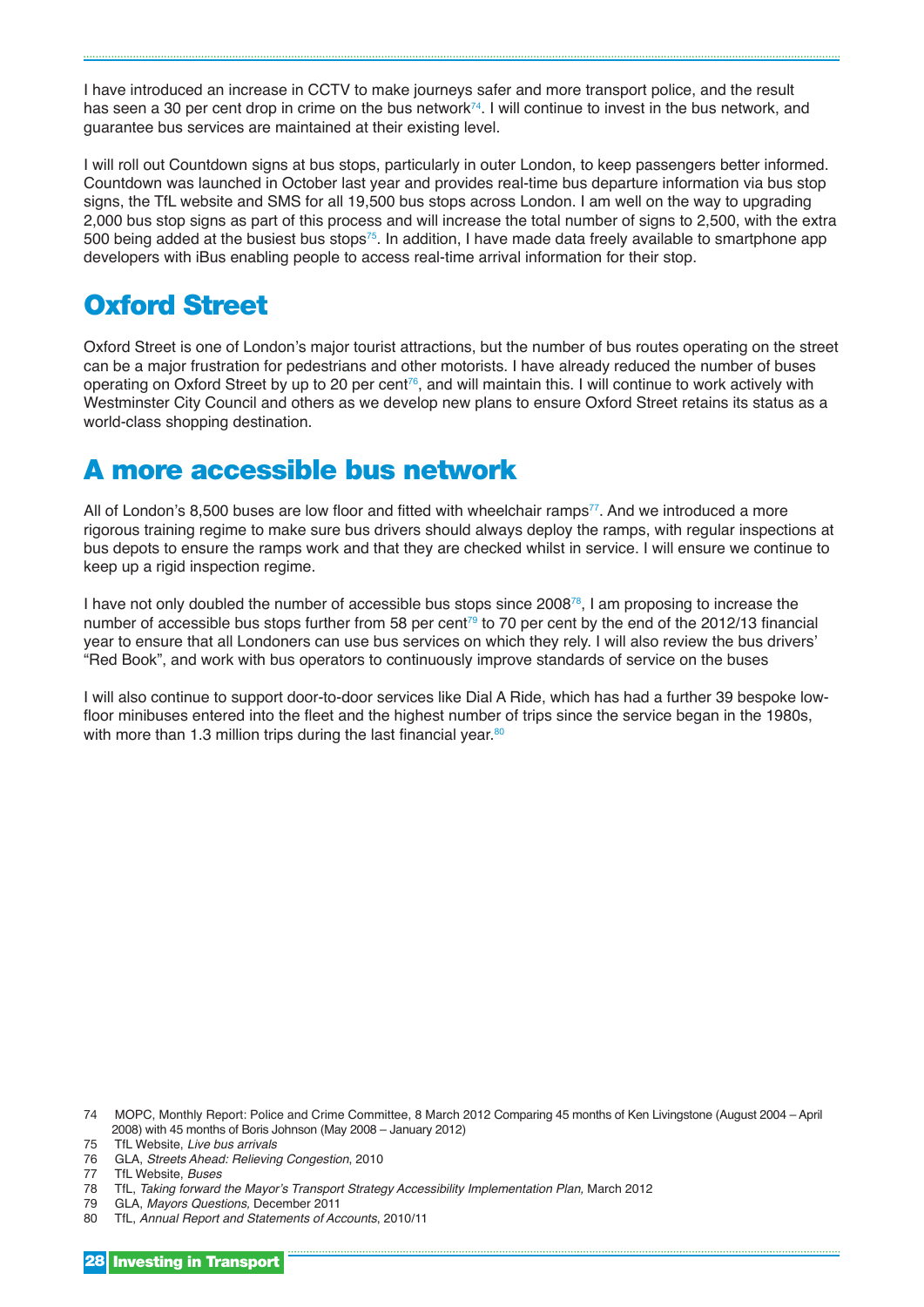# <span id="page-28-0"></span>Investing in the road network

#### I will:

- Launch a Congestion Busting Plan to:
	- establish a £50 million Roads Blackspot Fund to relieve congestion at key locations in London;
	- establish the London Roads Task Force to propose long-term proposals to tackle London's most notorious roads, including locations such as Hammersmith Flyover, Purley Way, Wandsworth Town Centre, Euston Road, Archway, and Kings Cross;
	- introduce Lane Rental to tackle road works and expand 'Report It' system to potholes;
	- expand the role of the Metropolitan Police's traffic police to keep traffic moving, including reopening roads faster after accidents; and continue to review the phasing of traffic lights to improve conditions for all road users.
- Promote more shared space improvements to our public realm.
- Call on each borough to review parking in non-residential, strategic shopping areas, to reduce any negative impact on businesses.
- Crack down on dangerous rickshaws.
- Set up a 'Cabbie Cabinet'.
- Expand pedestrian countdown to continue to make crossings safer.
- Push on with a new road tunnel under the river between Greenwich Peninsula and Silvertown.
- **Lobby for those living in Havering and Bexley to receive the same discounts on the** Dartford Crossing as residents in Dartford and Thurrock.
- Never introduce a London-wide Congestion Charge or a £25 tax on family cars.

#### Congestion Busting Plan

London is rightly seen as one of the world's leading cities, attracting people and companies from all over the world to visit, live and do business here. Our capital is fantastically positioned to keep and build on this status. A key part of that is making London's transport network work to support our city, and our roads are an essential part of that.

For all of these reasons, London deserves a road network that isn't just a relic of 1950s and 1960s urban planning, but a road system that is fit for the 21st century. The vast majority of journeys in London are done by road, whether by bus, car, bike, motorcycle, taxi or on foot - around 80 per cent of the 24.5 million journeys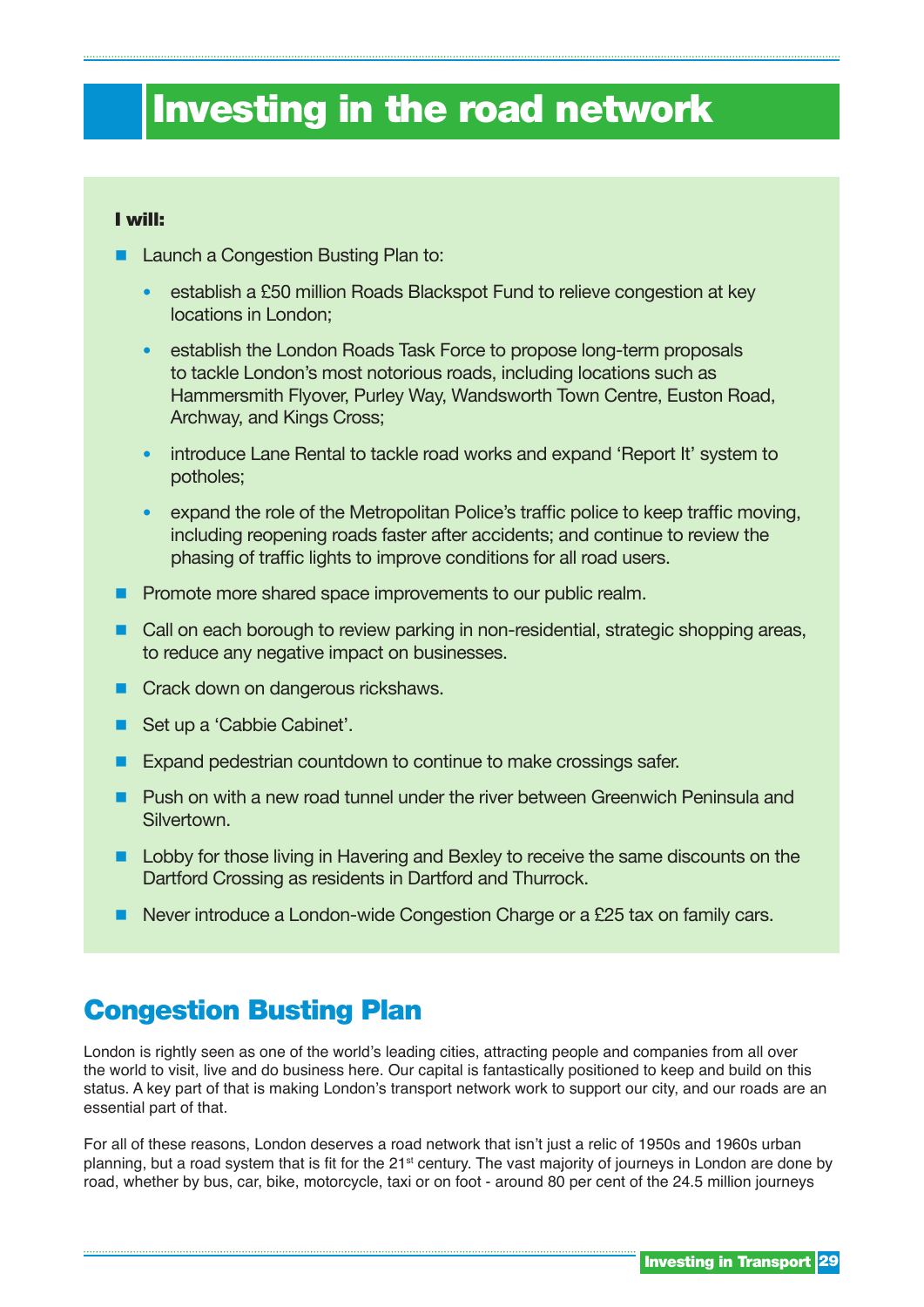<span id="page-29-0"></span>each day<sup>81</sup>. Trip patterns have changed a lot too - on some links in central London today there are more cyclists than cars, while in outer London the car is by far the most common form of transport. Yet the road system has been neglected for decades, with little investment, leading to too many competing demands for limited road space and congested roads. London's roads are essential arteries for Londoners and for London's businesses. And yet London is responsible for about a fifth of the UK's congestion, which TfL estimates costs the UK economy at least £2 billion a year<sup>82</sup>.

The solution is not an ever more draconian war on motorists as pursued by my predecessor, with increased taxes, penalties and other restrictions. Instead, it is the responsibility of the Mayor to ensure that traffic keeps flowing and ensure improvements for all users, whether motorists, pedestrians, or cyclists, and that means investing in the road network just as we do in the rail and Tube networks.

There has been virtually no investment in significantly improving the operation of the road network for more than half a century. During this time the number of people in London has soared and more and more demands have been placed on the road network. The road network is as important a part of transport in London as the Underground network, and should not be starved of investment.

I commit to investing £450 million in London's roads during the next Mayoral term<sup>83</sup>. As part of this, I will launch London's first comprehensive Congestion Busting Plan, tackling everything from London's worst roads blackspots to individual traffic lights. The Plan will include:

#### Roads Blackspot Fund

I will commit £50 million<sup>84</sup> to enable immediate action to relieve the worst congestion blackspots in London, with priority being given to those roads which cause the worst delays and blight the communities who live around them. The Fund will take the type of approach illustrated, for example, in the recent redesign of Henlys Corner. Improvements will include:

- Redesigning roads to improve traffic flow.
- Optimising traffic signals.
- Removing unnecessary street clutter and improving the surrounding urban realm.
- **Improving conditions for vulnerable road users such as pedestrians and cyclists.**

Henlys Corner is a busy junction on the A406 North Circular Road which has been redesigned using new, innovative approaches to using the road space. This has helped to cut queue lengths dramatically (3-5 times shorter on the approaches) and improve journey times for the 94,000 vehicles passing through the junction every day<sup>85</sup>. Less congestion also means lower pollution, improving the environment for local residents. By separating traffic more clearly, cyclists are can pass through the junction more safely than before, and at the same time, new crossings have made it possible for pedestrians to cross the road safely for the first time.

#### London Roads Task Force

I will establish a London Roads Task Force, which will report to me within six months of the Mayoral election. This will be the first major strategic review of its kind of London's roads for a generation. It will put together proposals for long-term improvements to the road network. This will include looking at how we could redesign gyratories and congestion blackspots, make journeys on London's roads more reliable, and continue to make London's roads safe for all users. It will also look at how London's roads could better serve local communities as places at the heart of London's many neighbourhoods. It will aim to help transform the urban realm, cut pollution and ease congestion.

- 81 TfL, [Travel in London Report 4](http://www.london.gov.uk/moderngov/mgConvert2PDF.aspx?ID=5744&T=9), p. 28
- 82 GLA, Press Release[, Mayor marks completion of improvements that have transformed Henleys Corner,](http://www.london.gov.uk/moderngov/mgConvert2PDF.aspx?ID=5744&T=9) 13 January 2012
- 83 TfL [Business Plan 2011/12-2014/15,](http://www.tfl.gov.uk/assets/downloads/corporate/tfls-business-plan-2011-12-to-2014-15.pdf) p. 71, Table 10
- 84 TfL [Business Plan 2011/12-2014/15,](http://www.tfl.gov.uk/assets/downloads/corporate/tfls-business-plan-2011-12-to-2014-15.pdf) p. 71, Table 10, Better Routes and Places<br>85 GLA Press Belease Mayor marks completion of improvements that have trans
- GLA, Press Release[, Mayor marks completion of improvements that have transformed Henlys Corner,](http://www.london.gov.uk/moderngov/mgConvert2PDF.aspx?ID=5744&T=9) 13 January 2012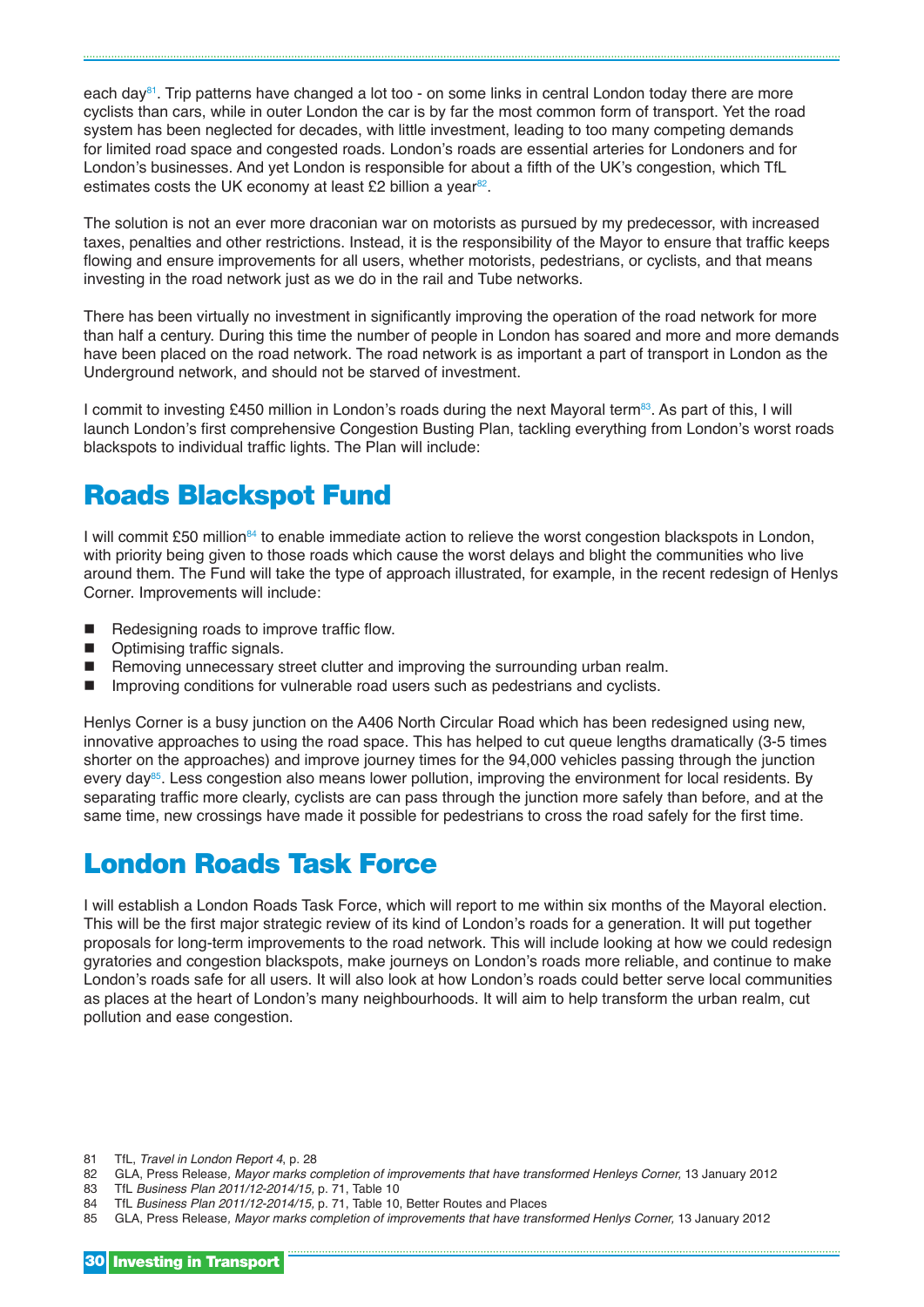#### <span id="page-30-0"></span>Lane Rental

I will use the new powers which I have secured to introduce Lane Rental to tackle road works. Road works are a major contributor to congestion in London, but before I arrived at City Hall, no attempt had been made to control them. Over 100 companies have the right to dig up London's roads<sup>86</sup>, and they were not co-ordinating their work, had no incentive to do their work as quickly as possible, nor to carry out the work when the roads are least busy.

Having persuaded the Government to grant London new powers, I introduced a permit scheme for road works, putting pressure on the utilities companies to be less disruptive. It has been a great success. In its first year of operation, with 18 boroughs on board alongside TfL, the scheme reduced road works by 17 per cent in the areas where it operated and saved London 150,000 days of street works in just twelve months. Since then a further seven of London's 32 boroughs are signed up, with the rest coming on board shortly, so we can expect to see even greater reductions in time wasted on unnecessarily prolonged road works<sup>87</sup>.

I want to go further. I have agreed with Ministers to allow London to pioneer a new Lane Rental scheme, which will make companies pay up to £2,500 a day for digging up roads during busy periods<sup>88</sup> – this will give them a big financial incentive to co-ordinate their road works, and to complete them as quickly as possible at a time of day that causes least disruption. This will become a formidable weapon in the war on road works.

Through the Committee on Lane Rental convened by TfL, I will use the proceeds from lane rental to reduce disruption and other adverse effects of road works, including potholes created by any road works. TfL officials expect this fund to be around  $£6$  million each year<sup>89</sup>.

I will make it easier for drivers to complain about unattended road works through the new 'Report It' system, including developing a mobile phone app for motorists to report road works, and will use London's traffic PCSOs to report and impose fines on companies if their road works over-run.

#### Rapid response to road accidents

Road accidents can cause major disruption. Often it can take too long to reopen the road network. I will explore new technology to more quickly assess accident scenes, including new lasers that scan the site of an accident in 3D to help police to more quickly complete their survey of the scene. This would enable the Met Police to open roads more rapidly to keep London moving, with the aim of halving the average time taken to reopen roads after an incident.

### Traffic lights

I will roll out innovative technology to improve the phasing of traffic lights. I promised to review traffic lights, and since being elected have reviewed the phasing of 2,650 traffic lights since 2009, which has cut delays by 8 per cent on average<sup>90</sup> and nearly 20 per cent in some locations<sup>91</sup>. More than 40 per cent of traffic signals across London now 'self regulate'<sup>92</sup> through innovative technology known as Split Cycle Offset Optimisation Technique (SCOOT) which allows traffic signals to detect vehicles passing along a road and work together to amend their signal timings on a second by second basis. I will continue review the phasing of the remaining lights during the next four years and trial SCOOT for pedestrians to detect large groups of people at pedestrian crossings and amend traffic signal timings to allow them to quickly move through areas of London.

- 86 [GLA Website,](http://www.london.gov.uk/priorities/transport/smoothing-traffic-flow/lane-rental) Lane rental
- 87 London Councils, [London Permit Scheme: First Year Evaluation Report](http://www.tfl.gov.uk/assets/downloads/London-permit-scheme-report.pdf), 27 May 2011, p. 6<br>88 DfT Press Belease, Green light for pioneering scheme to tackle rush hour road works disru
- 88 DfT, Press Release, [Green light for pioneering scheme to tackle rush hour road works disruption](http://www.dft.gov.uk/news/press-releases/dft-press-20120316a/), 6 March 2012
- 89 TFL<br>90 Tfl

TfL Website, [Suggested signal removal list](http://www.tfl.gov.uk/assets/downloads/corporate/traffic-signal-removal-list.pdf), February 2012 ; TfL, Press Release[, Transport for London](http://www.tfl.gov.uk/corporate/media/newscentre/archive/16107.aspx) Londoners to face fewer [delays at traffic signals,](http://www.tfl.gov.uk/corporate/media/newscentre/archive/16107.aspx) 1 July 2010; TfL, Press Release, [Mayor announces innovative technology is helping traffic flow more](http://www.tfl.gov.uk/corporate/media/newscentre/23061.aspx)  [smoothly and cut disruption](http://www.tfl.gov.uk/corporate/media/newscentre/23061.aspx), 19 March 2012

91 TfL, Press Release, [Mayor announces innovative technology is helping traffic flow more smoothly and cut disruption](http://www.tfl.gov.uk/corporate/media/newscentre/23061.aspx), 19 March 2012 92 TfL, Press Release, [Mayor announces innovative technology is helping traffic flow more smoothly and cut disruption](http://www.tfl.gov.uk/corporate/media/newscentre/23061.aspx), 19 March 2012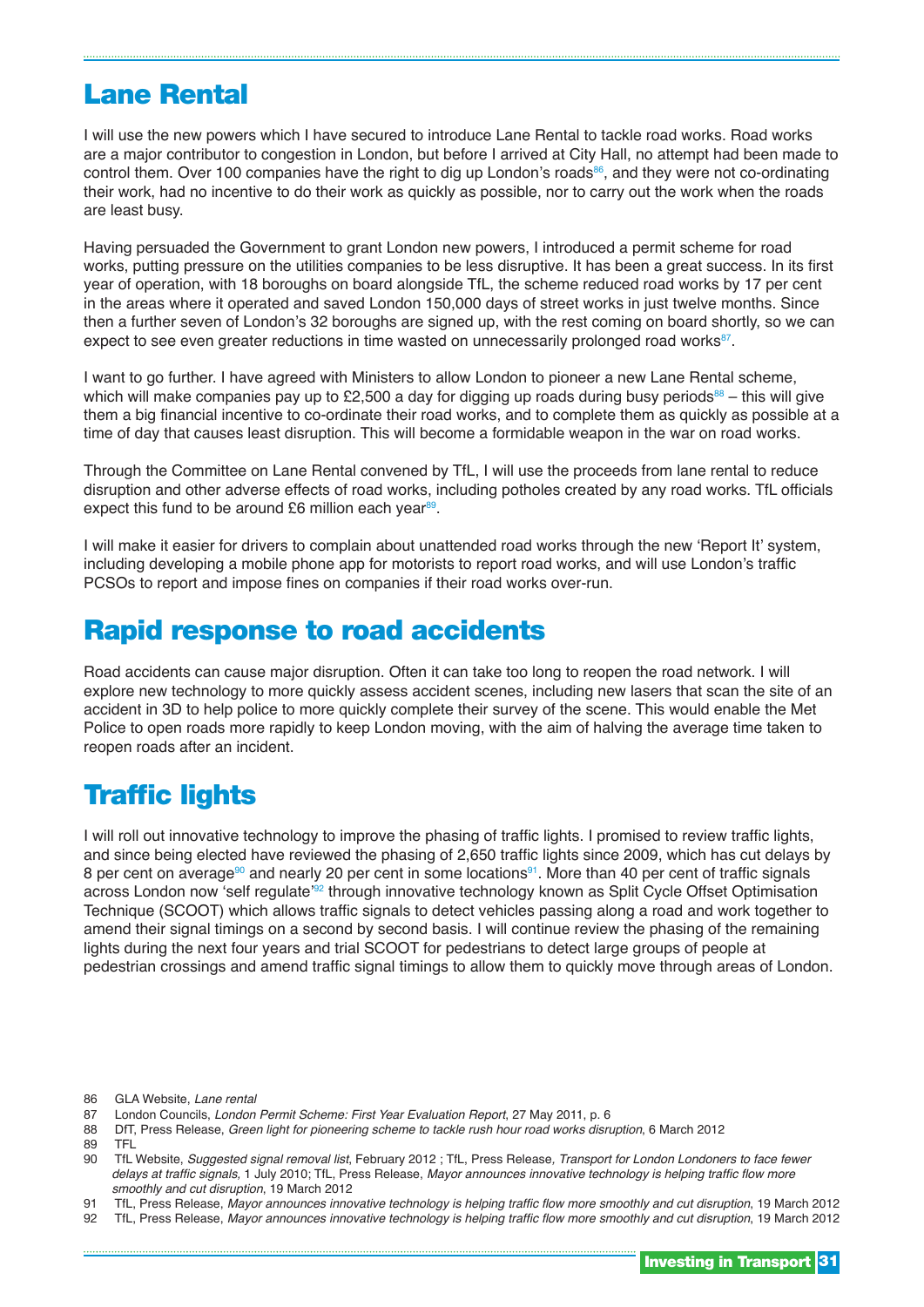#### <span id="page-31-0"></span>Congestion charge

I promised to consult again on the Western Extension of the Congestion Charge Zone (WEZ). I listened to residents' views and scrapped it. There has been a negligible impact on congestion and traffic speeds, and a noticeable boost to local businesses<sup>93</sup>. I also promised to scrap Ken Livingstone's £25 a day tax on family vehicles, and I did. To protect London's businesses and families, I commit to never introduce a London-wide Congestion Charge or a £25 tax on family cars.

I have also introduced AutoPay for the Congestion Charge which means no registered driver should have to pay a fine<sup>94</sup>.

#### Pedestrians and the public realm

Since I was elected, London has been leading the country in innovative road schemes ensuring pedestrians get a better deal on the roads, making it easier and safer for them. I installed the "X" diagonal pedestrian crossings at Oxford Circus, unravelled the one-way gyratory system along Piccadilly, and have supported the shared use of Exhibition Road<sup>95</sup>. This gives pedestrians and drivers equal rights of way, which evidence shows reduces accidents as it discourages speeding, and encourages road users taking more responsibility for their risks.

The capital has too many guardrails, restricting the movement of pedestrians and also presenting a hazard for cyclists. I have removed 63 kilometres of quardrails along pavements<sup>96</sup>, making it easier and safer for pedestrians to cross, and stripped out other unnecessary street clutter. I will continue to work with the boroughs to push forward shared space schemes and scrap guardrails and promote this approach on new developments through the London Plan<sup>97</sup>.

After successful trials, I will introduce Pedestrian Countdown to around 200 locations across the capital<sup>98</sup>.

## Parking

One of the biggest complaints from businesses large and small is about parking in London making it difficult for them to do their job, increasing costs, or by making it difficult for customers to get to them.

I will call on each borough to review parking in non-residential, strategic shopping areas, to see if it can be managed in a way that reduces any negative impact on businesses.

Retailers can suffer if shoppers find it too difficult to park their cars, so I will lead by example by extending the length of time motorists can park at 'Stop and Shop' bays - giving them an extra 10 minutes free parking on Transport for London roads that go through commercial high streets. The current stopping time is 20 minutes.

#### Tackle rickshaws

Rickshaws, or pedicabs, have proliferated in central London in recent years. Unregulated, often uninsured, usually over-priced and frequently dangerous, they have attracted increasing complaints from other road users about their behaviour and about the many close misses that have nearly costs lives. The Mayor does not have the powers to ban them, but I am already using the powers I do have to crack down on badly conducted rickshaws in London. I will do so increasingly in partnership with other agencies, such as the UK Border Agency and HM Revenue and Customs.

- 95 TfL, Press Release, [Mayor agrees extra £10m TfL funding for Exhibition Road project](http://www.tfl.gov.uk/static/corporate/media/newscentre/archive/11016.html), 16 January 2009
- 96 TfL, [Surface Transport Panel](http://www.tfl.gov.uk/assets/downloads/corporate/Item09-STP-11-May-2011-Improving-the-Urban-Realm-on-the-TLRN.pdf), 11 May 2011
- 97 [GLA, The London Plan, July 2011](http://www.london.gov.uk/sites/default/files/The London Plan 2011.pdf)
- 98 TfL Website, Pedestrian Countdown at traffic signals

<sup>93</sup> TfL, Press Release, Mayor confirms removal of Congestion Charge Western Extension Zone by Christmas and introduction of CC [Auto Pay in New Year,](http://www.tfl.gov.uk/corporate/media/newscentre/archive/17091.aspx) 20 October 2010

<sup>94</sup> TfL, Press Release, [Auto pay hits the mark](http://www.tfl.gov.uk/corporate/media/newscentre/metro/21046.aspx), 16 September 2011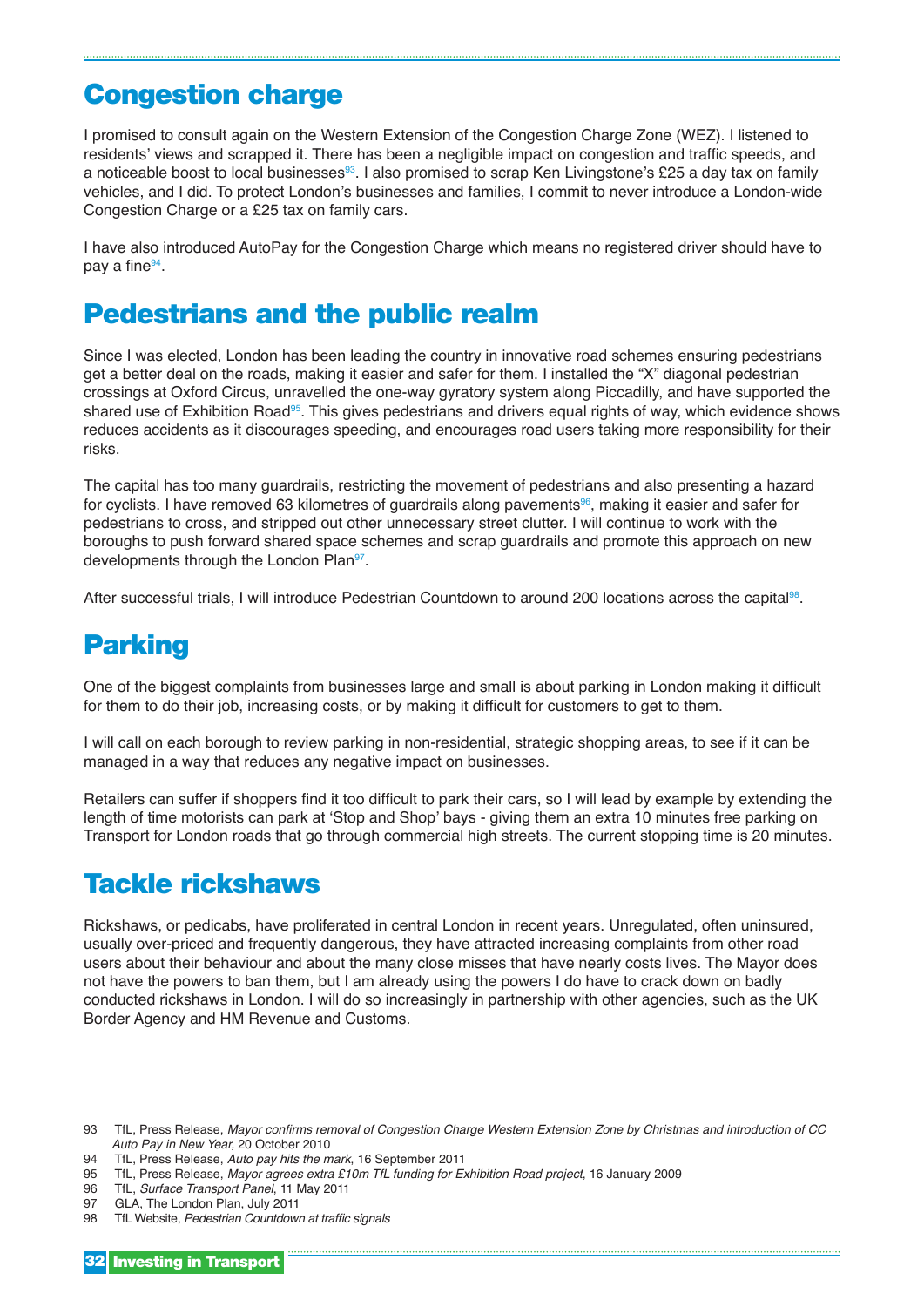#### <span id="page-32-0"></span>Taxis and a 'Cabbie Cabinet'

I have fulfilled my promise at the last election to put representatives of black taxis and private hire vehicles on the board of TfL. I have clamped down on illegal minicabs, doubling the number police dedicated to stamping them out<sup>99</sup>. I will maintain this, and explore with TfL how we can better listen to cabbies who are on the street and see specific examples of touting, and respond more rapidly to those concerns.

I also commit to cracking down further on illegal minicab operations, including implementing tighter standards for licensing new minicab offices to ensure they are aboveboard. I will also strongly protect the two-tier regulatory system which distinguishes between private hire vehicles and taxis.

I know that taxi drivers also want their voices to be heard directly so I will set up a 'Cabbie Cabinet' - a forum for taxi drivers which I will meet with once a year.

I am concerned about the fact that ranks around London are continually under threat and will ask TfL to produce a 'ranks plan' that will protect existing ranks as far as possible and identify new ones. I will also ask TfL to produce a Suburban Action Plan to identify and address the specific concerns of yellow badge holders.

Many taxi drivers are also rightly concerned that everything is being done to allow them to do their job during the 2012 Games this summer. That is why I rejected my predecessor's plans which would have seen 240km dedicated to Games Lanes<sup>100</sup>, and negotiated a reduction to 75 $km^{101}$ , down two thirds.

I have worked hard to find opportunities for taxis to make use of Games Lanes on the Olympic Route Network at certain times and have set up a range of dedicated communications channels to make sure they are fully informed. The Games are a great opportunity for London's cabbies to show the city at its best and I am determined to help them to do that.

I have also insisted on a number of concessions, specifically for taxis to use turns along the network that were initially banned for all traffic except buses. Locations where additional flexibility for taxis has already been agreed include:

- The northbound nearside Games Lane on Gloucester Place (north of Marylebone Road).
- Lisson Grove (northbound) right turn in to St John's Wood Road (eastbound) taxis will have access to the northbound offside Games Lane on Lisson Grove to make this right turn.
- Right turn from Marylebone Road at Balcombe Street to provide access into Marylebone railway station.

#### Dartford Crossing

I killed off my predecessor's proposal for a Thames Gateway Bridge because of the damaging impact it would have had on Bexley, and I will not resuscitate it. Instead, I will continue to call on the Government for residents within Greater London who live close to the Dartford Crossing – notably those living in Bexley and Havering to be given the same discount on the Dartford toll as residents of Dartford and Thurrock.

#### Silvertown crossing

I will also seek powers to construct a new Blackwall relief crossing, a road tunnel that will cross from Greenwich Peninsula to Silvertown, near the Royal Docks, and which will be completed within ten years. The government has committed to explore the case for using the Planning Act to streamline planning for proposed additional river crossings in East London.

99 TfL Website, [Touting and associated dangers](http://www.london.gov.uk/moderngov/mgConvert2PDF.aspx?ID=5744&T=9)

<sup>100</sup> London 2012, [Theme 14: Transport](http://www.london2012.com/publications/theme-14-transport.php)

<sup>101</sup> London 2012, [Update on 2012 transport to Transport Committee](http://www.london.gov.uk/moderngov/mgConvert2PDF.aspx?ID=7519), 3 January 2012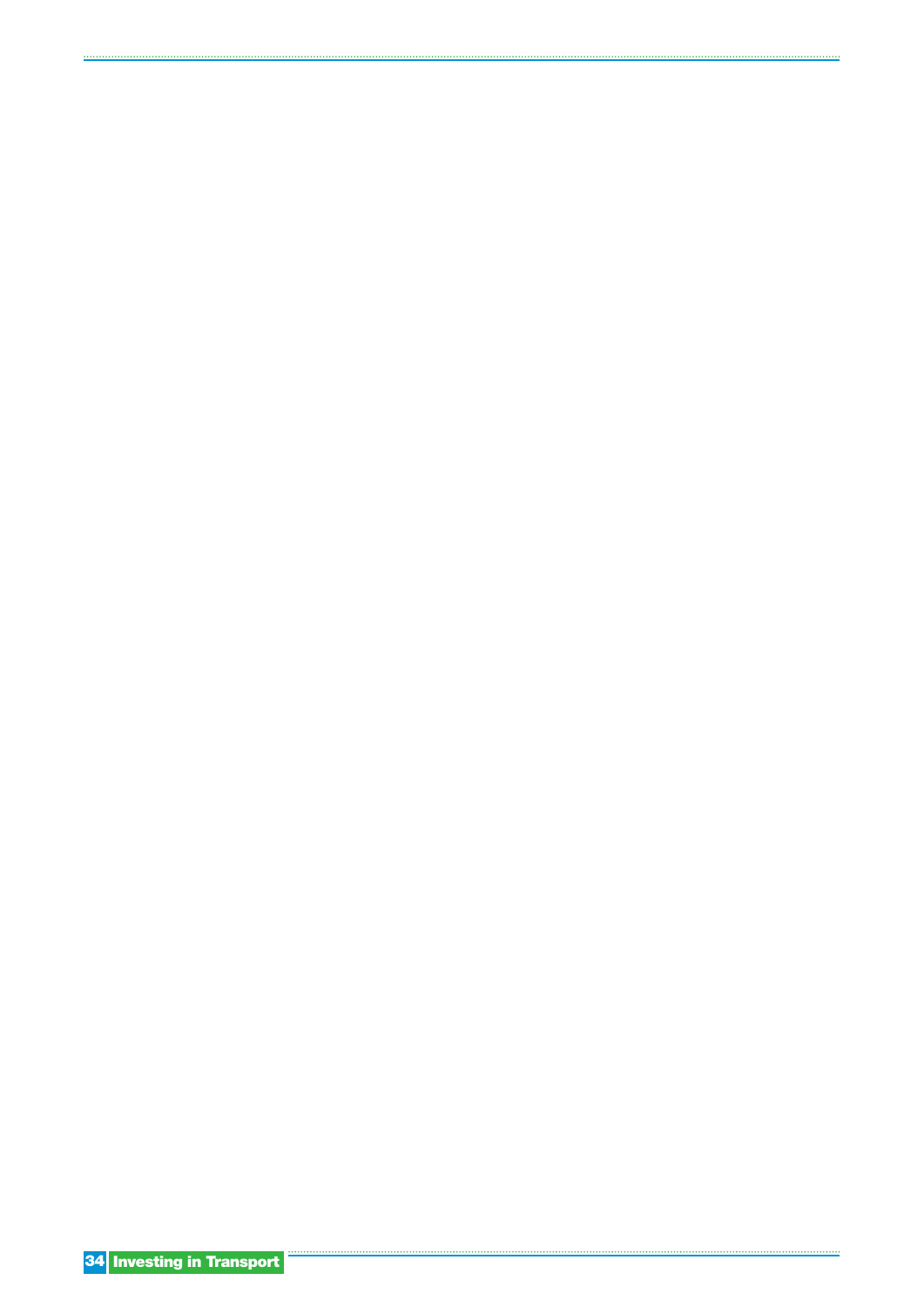# <span id="page-34-0"></span>Promoting cycling

#### I will:

- Expand cycle hire to West and East and explore expansion to parts of South London and town centres in outer London, including Bromley, Croydon, Hounslow, Kingston, Richmond, and Romford town centres.
- Improve cycle safety by reviewing the 50 cycle accident hotspots.
- Triple the number of cycle super-highways.
- Host a world class cycling festival at the Olympic Park.

#### Expanding Cycle Hire

I promised the world's best Cycle Hire scheme, and have delivered it. At the same time I reduced the cost to taxpayers by securing £50 million of private investment. London has over 8,000 hire bikes, and 15,000 docking points, operating across the capital from Notting Hill Gate to Wapping and from Regent's Park to Kennington. Over 10 million hires have been made<sup>102</sup>.

I have now expanded the scheme eastwards in time for the Olympics and to the west and south-west of London, encapsulating Shoreditch, Tower Hamlets, Canary Wharf, Bethnal Green, Bow, Mile End, Poplar, Wandsworth, Hammersmith, Fulham, Lambeth and Kensington.

I will explore expanding the scheme further into outer London town centres, with a capacity study of six major town centres - Bromley, Croydon, Hounslow, Kingston, Richmond, and Romford - to be conducted and the results published by the end of the year.

## Cycle Safety

It is critical that we make cycling safer in London. There has been a massive growth in the number of cyclists in the capital. The amount of cycle traffic on the Cycle Superhighways went up 70 per cent in 2010<sup>103</sup>. While we have done a huge amount to promote cycling in London and to make cycling safer, including the Superhighways and Cycling Safety Action Plan, it is important we do more to remodel dangerous junctions and blackspots.

I have instructed TfL to review 500 junctions its road network to prioritise the roads in most need of change and outline what changes are needed.<sup>104</sup> Improvements and redesign has already been undertaken at places like Bow and Henlys Corner, and I have secured an additional £15 million funding to tackle difficult junctions<sup>105</sup>.

- 103 TfL, [Cycling Revolution London: End of Year Review 2010](http://www.tfl.gov.uk/assets/downloads/roadusers/cycling-revolution-end-of-year_review.pdf), 2010
- 104 TfL, Press Release, [TfL confirms priority junctions for cycle safety review](http://www.tfl.gov.uk/corporate/media/newscentre/archive/22832.aspx), 7 February 2012
- 105 HM Treasury, Budget 2012[, 21 March 2012, p. 40](http://cdn.hm-treasury.gov.uk/budget2012_complete.pdf)

<sup>102</sup> GLA, Press Release, [Major expansion of Mayor's cycle hire scheme goes live](http://www.london.gov.uk/media/press_releases_mayoral/major-expansion-mayors-cycle-hire-scheme-goes-live), 8 March 2012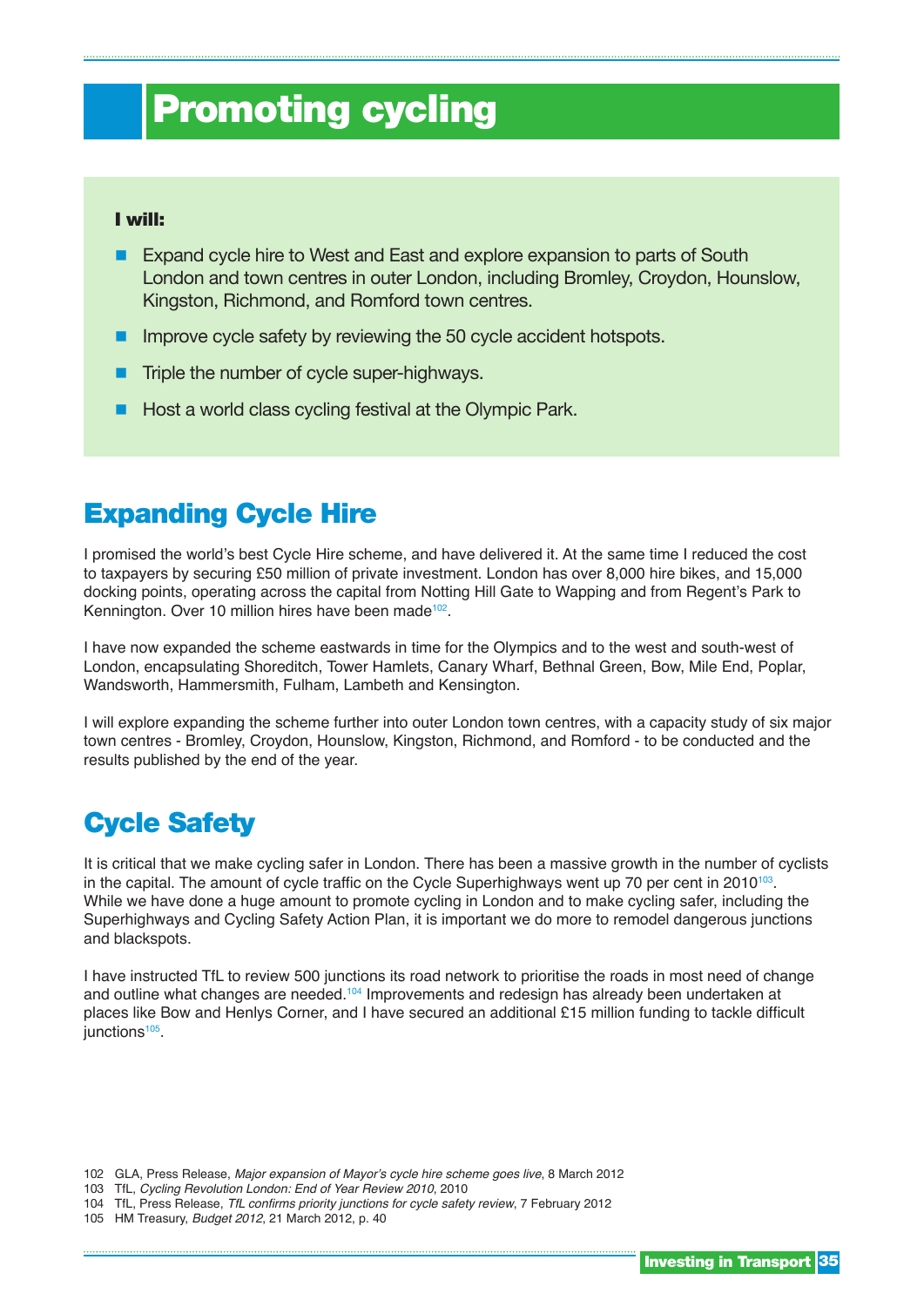<span id="page-35-0"></span>My Cycling Safety Action Plan is:<sup>106</sup>

- Providing additional funding to boost the provision and effectiveness of cycle training in advance of the launch of the Cycle Hire Scheme and Cycle Superhighways.
- Developing an awareness-raising campaign targeted specifically at improving safety between HGVs and cyclists.
- Working with the Police to tackle irresponsible road user behaviour.
- Working with the London Criminal Justice Board to strengthen criminal justice procedures for dealing with cyclist deaths and serious injuries.
- Delivering safer infrastructure for cyclists, including the first two cycle superhighways, which will trial new safety features such as Trixi mirrors.
- Researching the potential for piloting cyclists being able to turn left at red traffic lights, and the potential for a 'cycling safety code of conduct'.
- Distributing safety mirrors to fleet operators and working with the industry to avoid deliveries at peak times, especially on roads with high cycle flows.
- Working with bike retailers and manufacturers to provide safety messages at the point of sale.

#### Cycle Superhighway

I am committed to London being the most cycle-friendly city in the world. During my Mayoralty, we have taken many steps to boost cycling, including launching SkyRide and laying down the four cycle super-highways<sup>107</sup>.

I will triple the number of cycle superhighways to twelve by the end of 2015<sup>108</sup>. I will also investigate the potential for an East-West cycle superhighway.

## World Cycle Festival

London will also host a world-class, two day cycling event in 2013, the first major event at the Olympic Park after the Games, with the potential to attract 200,000 visitors from outside the capital to London and generating tens of millions of pounds in economic benefit<sup>109</sup>.

106 TfL, [Cycle Safety Action Plan](http://www.tfl.gov.uk/corporate/projectsandschemes/15480.aspx)

- 107 TfL Website, [Barclays Super Highways](http://www.tfl.gov.uk/roadusers/cycling/15832.aspx)
- 108 TfL Website, [Barclays Cycle Superhighways / Routes & maps](http://www.tfl.gov.uk/roadusers/cycling/15832.aspx)
- 109 GLA, Press Release, [Mayor announces world class cycling festival,](http://www.london.gov.uk/media/press_releases_mayoral/mayor-announces-world-class-cycling-festival) January 2012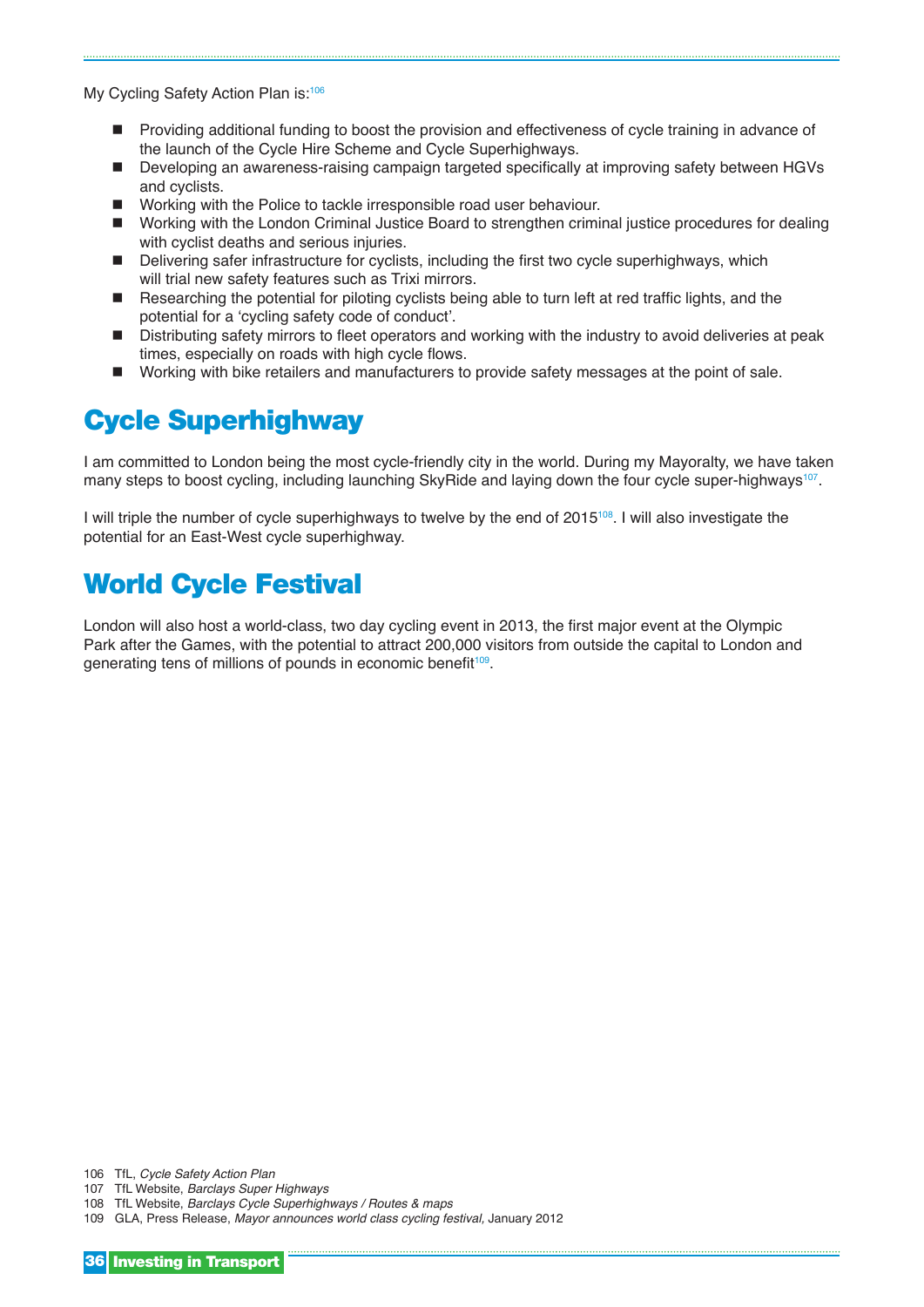## <span id="page-36-0"></span>Improving river travel

#### I will:

- Launch a new car ferry service at Thamesmead to Gallions Reach.
- Examine the feasibility of a new pedestrian river crossing between Vauxhall and Chelsea bridges.
- Aim to double the capacity of river travel on the Thames by 2020 by creating new piers and increasing capacity to 12 million travellers a year.

#### Making the most of the Thames

The Thames is not just beautiful, but also a highway through the heart of our city. I have introduced Oyster cards on the Thames Clipper service to make it easier for passengers to use it.

I believe this great natural resource of London could be used more, either for travel or pleasure. We need to learn from other cities that have successfully improved the use of their rivers. I will set out a 10 year vision for the river by the end of this year, with the aim of doubling the capacity of river travel by 2020. This will enable up to 12 million travellers a year, with improved pier management to free up additional capacity by getting boats away more quickly and charging for overstaying. I will also roll out automatic payment on the river properly as part of new wave and pay and improve signage significantly around key central London piers so more people can see and therefore use the river services.

The shortage of river crossings east of Tower Bridge means that the north and south banks of the Thames can feel a world apart. Making it easier to cross between south east London and north east London will be a huge economic benefit to the city, by making it easier for businesses on the opposite sides of the Thames to trade. The Blackwall Tunnel and Woolwich car ferry are overstretched.

I am building a cable car crossing - largely funded by sponsorship - from the Greenwich Peninsula to the Royal Docks, which will not be just an exciting tourist attraction, but will enable around two million people a year to cross between the O2 Centre and ExCeL exhibition centre, contributing to regeneration and jobs in the Royal Docks<sup>110</sup>.

#### Ferry Service

I will launch a new car ferry service from Thamesmead to Gallions Reach, to replace the ageing Woolwich ferry.

#### Pedestrian crossings

The Millennium Bridge crossing between St Paul's Cathedral and Tate Modern has proved far more successful than the most optimistic forecasts, with over 4 million people crossing every year, demonstrating the demand for pedestrian crossings. I will examine whether there is demand for a new pedestrian river crossing, potentially between Vauxhall and Chelsea bridges as part of the Vauxhall Nine Elms development at Battersea, financed out of private funds.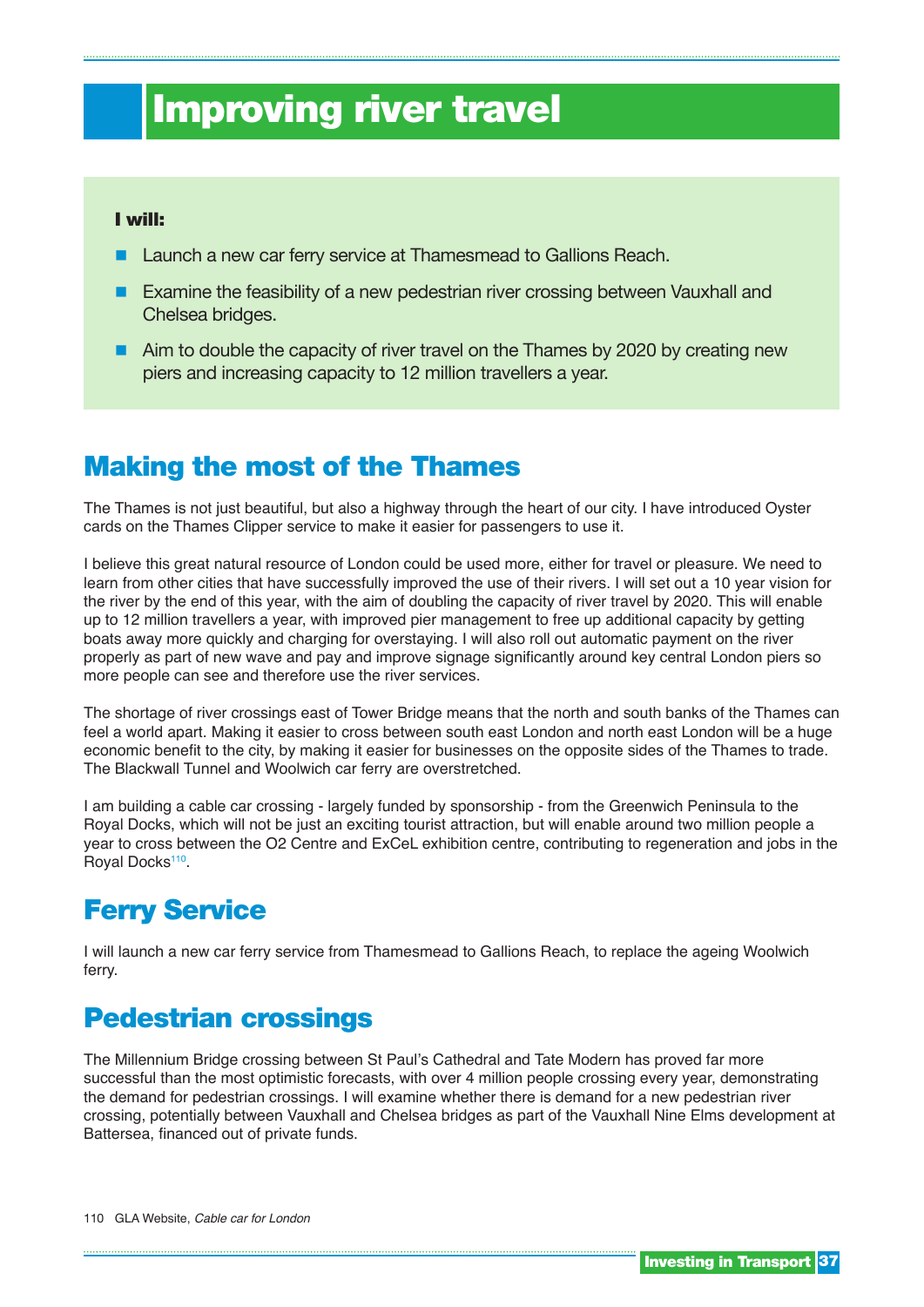## <span id="page-37-0"></span>Dartford Crossing

I killed off my predecessor's proposal for a Thames Gateway Bridge because of the damaging impact it would have had on Bexley, and I will not resuscitate it. Instead, I will ask for residents within the GLA who live close to the Dartford Crossing – notably those living in Bexley and Havering - to be given the same discount on the Dartford toll as residents of Dartford and Thurrock.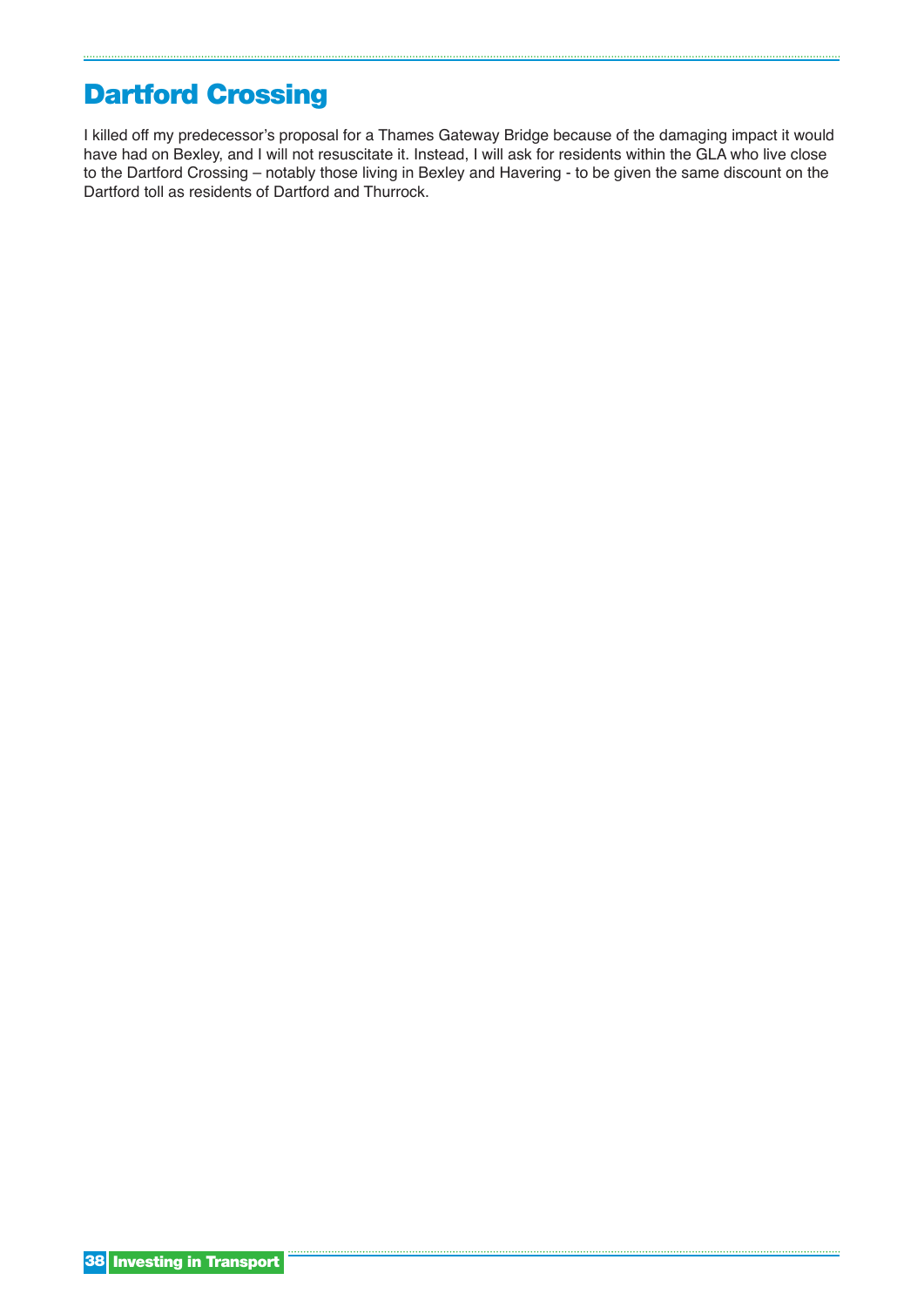## <span id="page-38-0"></span>Boosting aviation capacity

#### I will:

- Protect the jobs and wider economic prosperity created by the global connections with suppliers and markets that Heathrow provides.
- Continue to oppose a third runway at Heathrow and oppose any changes in operation that measurably harm local people.
- Fight for a reduction in night flights and to ban the oldest, noisiest aircraft from Heathrow's densely populated flight paths.
- Lobby for an increase in London's aviation capacity through the development of a new hub airport.

London is a top-ranking global city that thrives on its trade and connections with the rest of world. As the capital city of an island-nation, London's people and businesses depend on air travel to get to where they need to be and for their suppliers and customers to be able to get here easily. But London's main airport, Heathrow, is full.

London needs to continue to attract tourists, investment and job creators – this will not happen if, as is increasingly the case, visitors find it easier to get to Paris, Amsterdam and Frankfurt than they do London. All these cities have invested in better air links to growing overseas markets than we have.

Heathrow, along with the thousands of people who work there, does a magnificent job in very constrained circumstances. It directly employs 76,000 people at the airport and supports another 180,000 jobs<sup>111</sup> and I will do all I can to safeguard those jobs and the prosperity that comes with them.

But noise from flight paths blights the lives of too many Londoners and I oppose any further expansion at Heathrow – that would not be right for the people who live near it.

I have also consistently lobbied for fewer night flights to reduce the impact of interrupted sleep. I will continue to make that case and also lobby to ban older, noisier planes from Heathrow. Modern planes make far less noise than old planes and an aircraft noise restriction would bring a dramatic quality of life improvement for people in west London.

Instead, London needs a new, modern hub airport to be built, serving London, the wider south east, and the nation at large<sup>112</sup>. A new airport, constructed to the east of London, would contribute hugely to the regeneration of east London and by positioning flight paths over the Thames Estuary and the North Sea, the number of people affected by noise could be cut dramatically. Londoners and London businesses need the capacity to generate more prosperity, more jobs and more growth. A new modern airport financed, built and run by the private sector and designed to handle 21st Century aviation demand would make a powerful contribution to that capacity. I will do all I can to make it a reality by working with the Government, neighbouring authorities and major investors.

<sup>111</sup> Frontier Economics, [Connecting for growth: the role of Britain's hub airport in economic recovery](http://www.frontier-economics.com/_library/pdfs/Connecting for growth.pdf/), September 2011

<sup>112</sup> Mayor of London, Press Release, [Mayor says new hub airport vital for London and UK's future prosperity and growth](http://www.london.gov.uk/media/press_releases_mayoral/mayor-says-new-hub-airport-vital-london-and-uk%E2%80%99s-future-prosperity-and-), 18 January [2011](http://www.london.gov.uk/media/press_releases_mayoral/mayor-says-new-hub-airport-vital-london-and-uk%E2%80%99s-future-prosperity-and-)